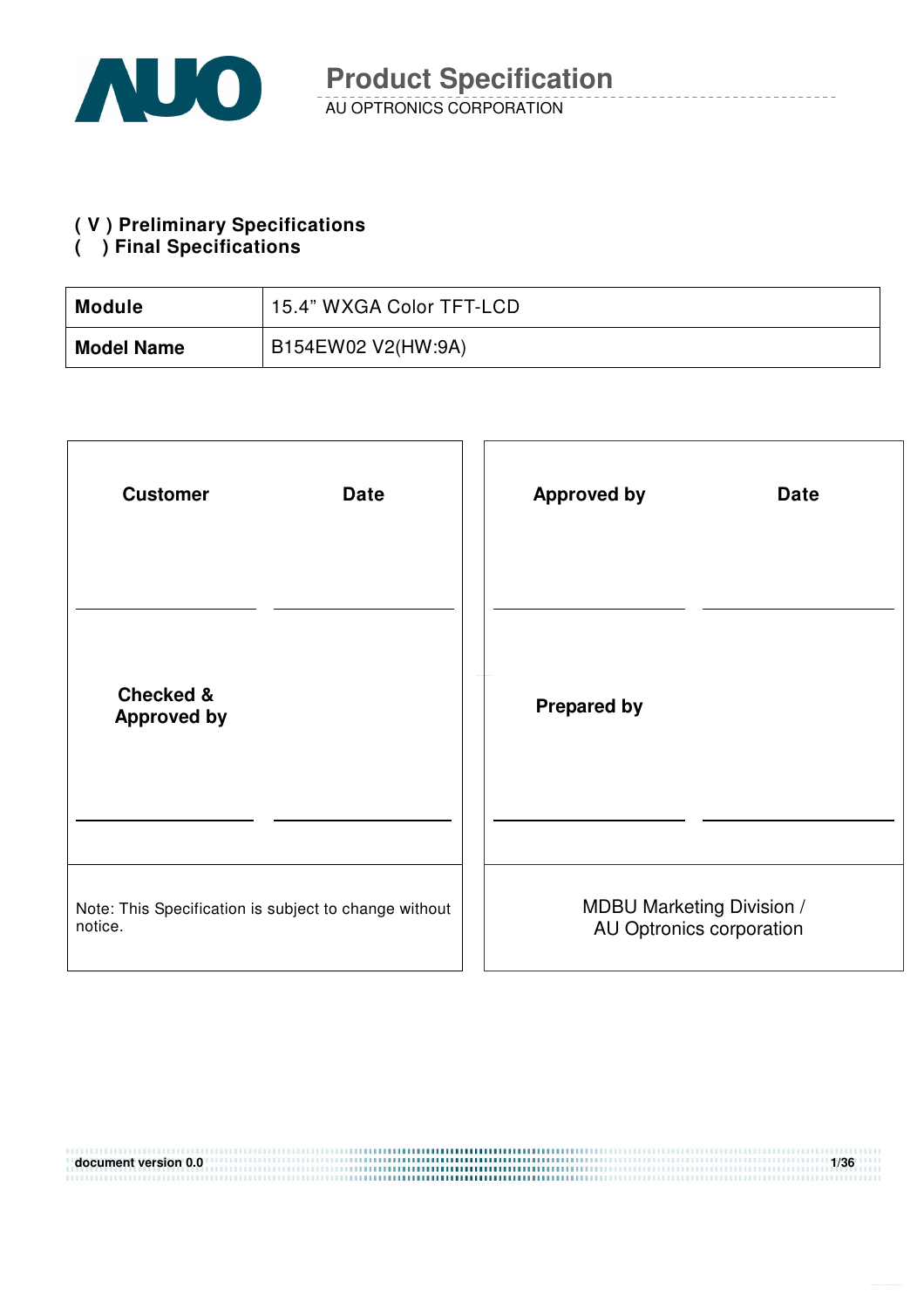

# **Contents**

| 8.2 Shock Test Spec: |  |
|----------------------|--|
|                      |  |
|                      |  |
|                      |  |
|                      |  |
|                      |  |
|                      |  |
|                      |  |
|                      |  |
|                      |  |
|                      |  |

| document version 0.0 | 2/36 |
|----------------------|------|
|                      |      |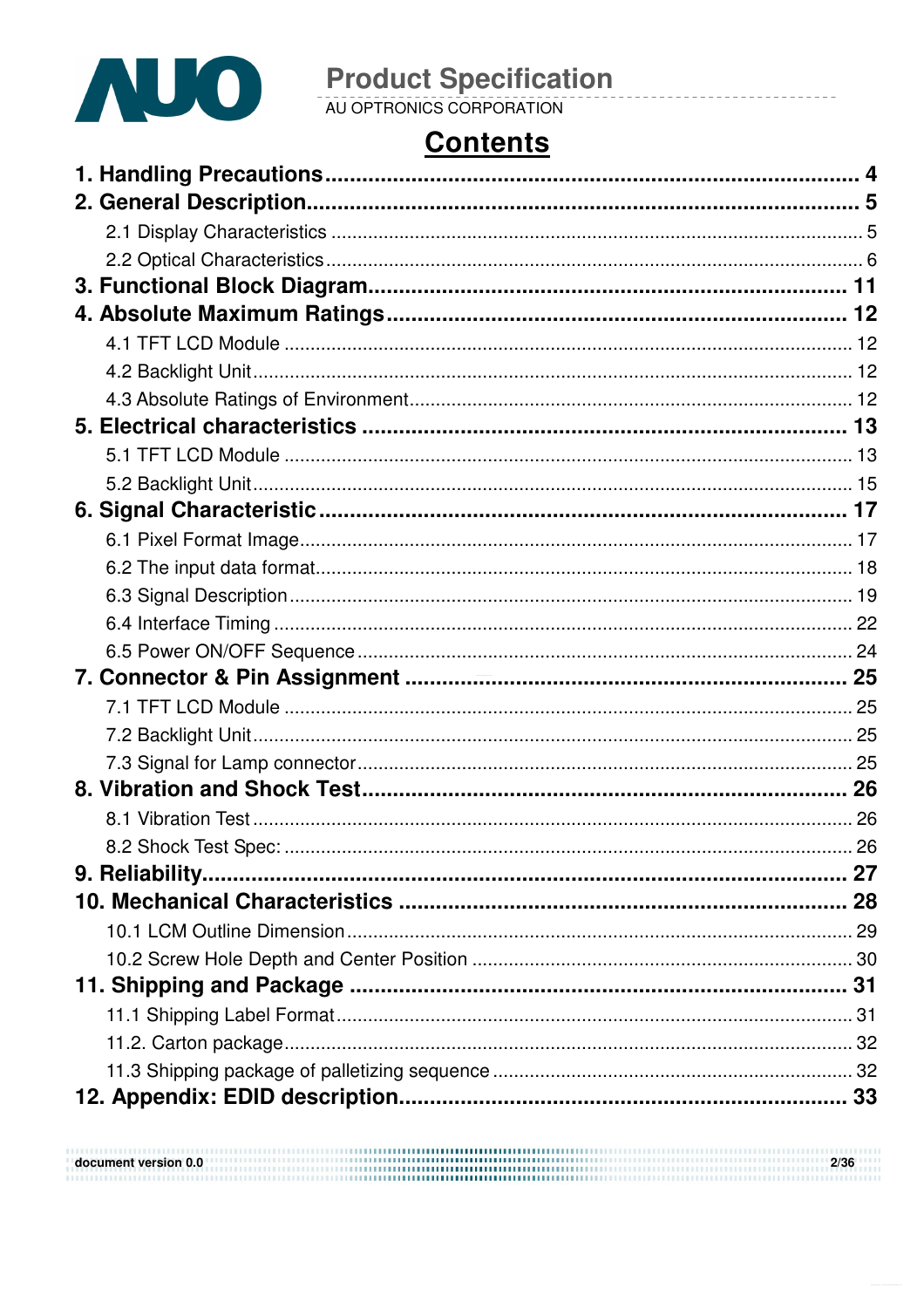

AU OPTRONICS CORPORATION

# **Record of Revision**

| Version and Date   Page |     | Old description                   | <b>New Description</b> | <b>Remark</b> |
|-------------------------|-----|-----------------------------------|------------------------|---------------|
| 0.02007/10/29           | All | <b>First Edition for Customer</b> |                        |               |

| document version 0.0 | 3/36 |
|----------------------|------|
|                      |      |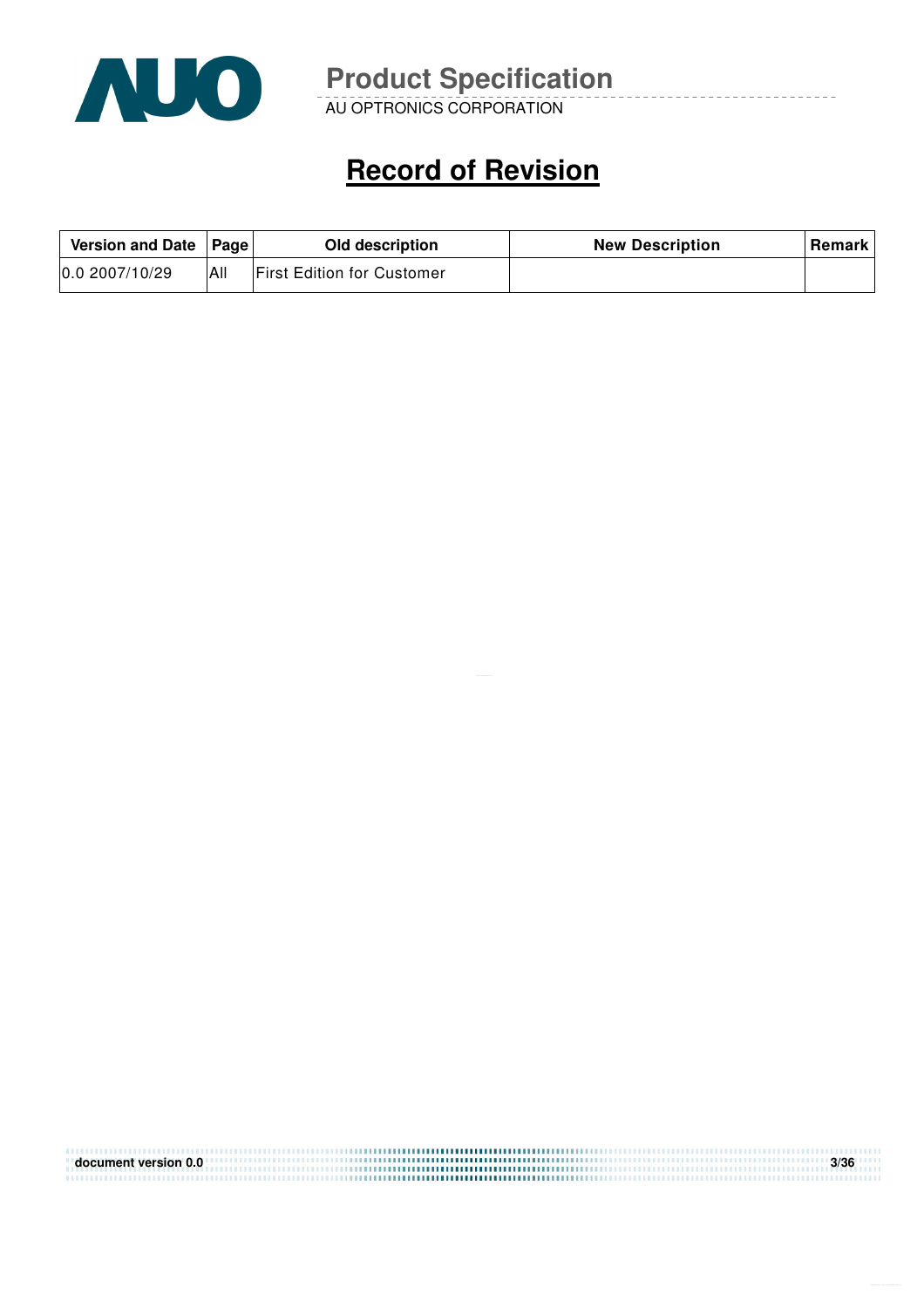

#### **1. Handling Precautions**

- 1) Since front polarizer is easily damaged, pay attention not to scratch it.
- 2) Be sure to turn off power supply when inserting or disconnecting from input connector.
- 3) Wipe off water drop immediately. Long contact with water may cause discoloration or spots.
- 4) When the panel surface is soiled, wipe it with absorbent cotton or other soft cloth.
- 5) Since the panel is made of glass, it may break or crack if dropped or bumped on hard surface.
- 6) Since CMOS LSI is used in this module, take care of static electricity and insure human earth when handling.
- 7) Do not open nor modify the Module Assembly.
- 8) Do not press the reflector sheet at the back of the module to any directions.
- 9) In case if a Module has to be put back into the packing container slot after once it was taken out from the container, do not press the center of the CCFL Reflector edge. Instead, press at the far ends of the CFL Reflector edge softly. Otherwise the TFT Module may be damaged.
- 10) At the insertion or removal of the Signal Interface Connector, be sure not to rotate nor tilt the Interface Connector of the TFT Module.
- 11) After installation of the TFT Module into an enclosure (Notebook PC Bezel, for example), do not twist nor bend the TFT Module even momentary. At designing the enclosure, it should be taken into consideration that no bending/twisting forces are applied to the TFT Module from outside. Otherwise the TFT Module may be damaged.
- 12) Cold cathode fluorescent lamp in LCD contains a small amount of mercury. Please follow local ordinances or regulations for disposal.
- 13) Small amount of materials having no flammability grade is used in the LCD module. The LCD module should be supplied by power complied with requirements of Limited Power Source(, IEC60950 or UL1950), or be applied exemption.
- 14) The LCD module is designed so that the CCFL in it is supplied by Limited Current Circuit(IEC60950 or UL1950). Do not connect the CCFL in Hazardous Voltage Circuit.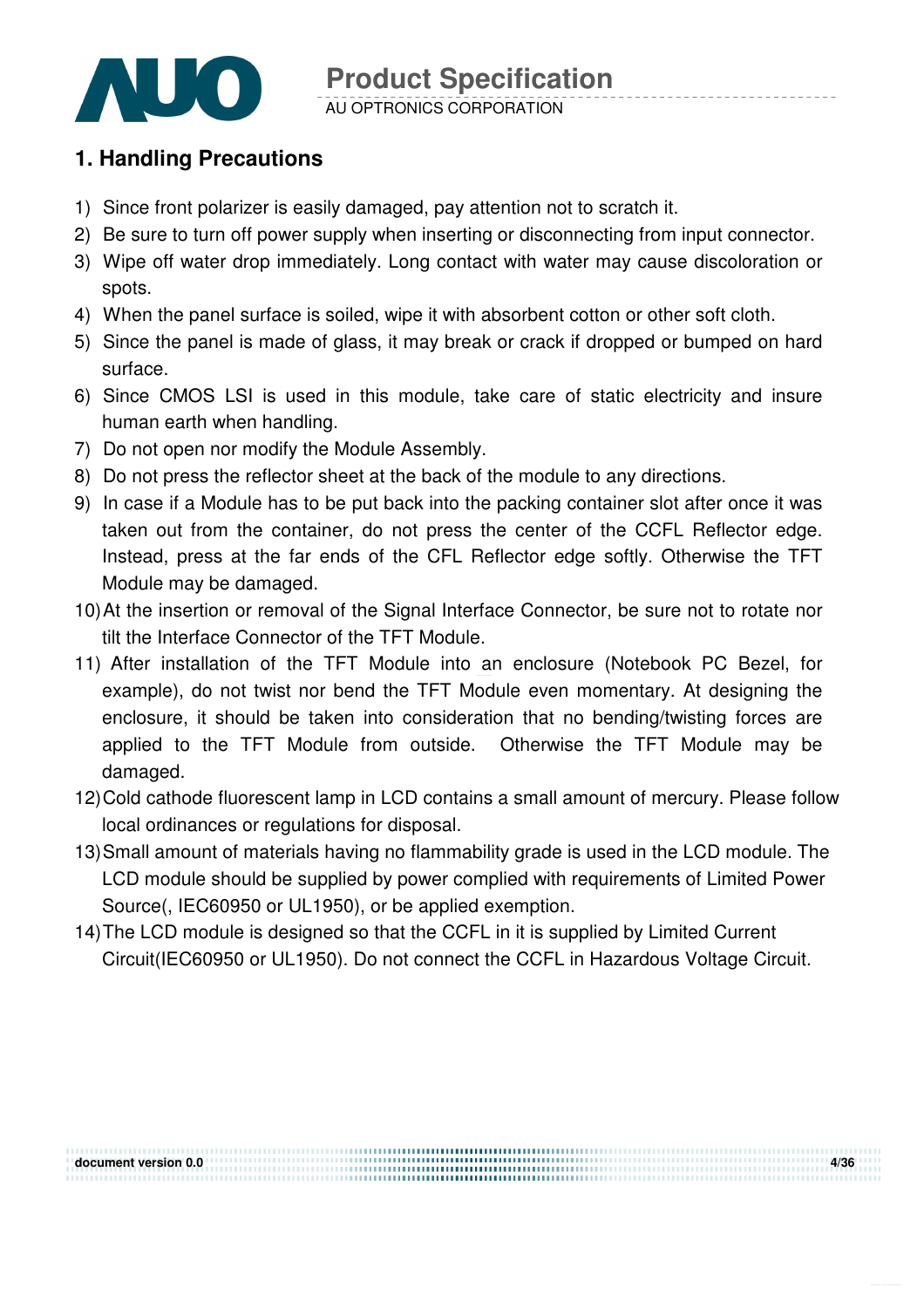

AU OPTRONICS CORPORATION

# **2. General Description**

B154EW02 V0 is a Color Active Matrix Liquid Crystal Display composed of a TFT LCD panel, a driver circuit, and backlight system. The screen format is intended to support the WXGA (1280(H) x 800(V)) screen and 262k colors (RGB 6-bits data driver). All input signals are LVDS interface compatible. Inverter of backlight is not included.

B154EW02 V0 is designed for a display unit of notebook style personal computer and industrial machine.

# **2.1 General Specification**

The following items are characteristics summary on the table at 25  $\degree$ C condition:

| <b>Items</b>                                                     | <b>Unit</b>                                                          | <b>Specifications</b>                                                 |
|------------------------------------------------------------------|----------------------------------------------------------------------|-----------------------------------------------------------------------|
| Screen Diagonal                                                  | [mm]                                                                 | 391 (15.4W")                                                          |
| <b>Active Area</b>                                               | [mm]                                                                 | 331.2 X 207.0                                                         |
| Pixels H x V                                                     |                                                                      | 1280x3(RGB) x 800                                                     |
| <b>Pixel Pitch</b>                                               | [mm]                                                                 | 0.2588X0.2588                                                         |
| <b>Pixel Arrangement</b>                                         |                                                                      | R.G.B. Vertical Stripe                                                |
| <b>Display Mode</b>                                              |                                                                      | Normally White                                                        |
| White Luminance (IccFL=6.0mA)<br>Note: IccFL is lamp current     | $\lceil cd/m^2 \rceil$                                               | 200 typ. (5 points average)<br>160 min. (5 points average)<br>(Note1) |
| <b>Luminance Uniformity</b>                                      |                                                                      | 1.25 max. (5 points)                                                  |
| <b>Contrast Ratio</b>                                            |                                                                      | 400 typ<br>300 min.                                                   |
| <b>Optical Rise Time/Fall Time</b>                               | [msec]                                                               | $4/12$ typ.                                                           |
| Nominal Input Voltage VDD                                        | [Volt]                                                               | $+3.3$ typ.                                                           |
| <b>Power Consumption</b>                                         | [Watt]                                                               | 6.0 max.(without inverter)                                            |
| Weight                                                           | [Grams]                                                              | 525 typ.<br>550 max.                                                  |
| <b>Physical Size</b>                                             | [mm]                                                                 | 344.0 typ. x 222.0 typ. x 6.1 max.                                    |
| <b>Electrical Interface</b>                                      |                                                                      | 1 channel LVDS                                                        |
| <b>Surface Treatment</b>                                         |                                                                      | Anti-glare, Hardness 3H,                                              |
| <b>Support Color</b>                                             |                                                                      | 262K colors (RGB 6-bit)                                               |
| <b>Temperature Range</b><br>Operating<br>Storage (Non-Operating) | $\lceil{^{\circ}C}\rceil$<br>$\mathsf{I}^\circ\mathsf{C} \mathsf{I}$ | 0 to $+50$<br>$-20$ to $+60$                                          |
| <b>RoHS Compliance</b>                                           |                                                                      | <b>RoHS Compliance</b>                                                |

...................................

**document version 0.0 5/36**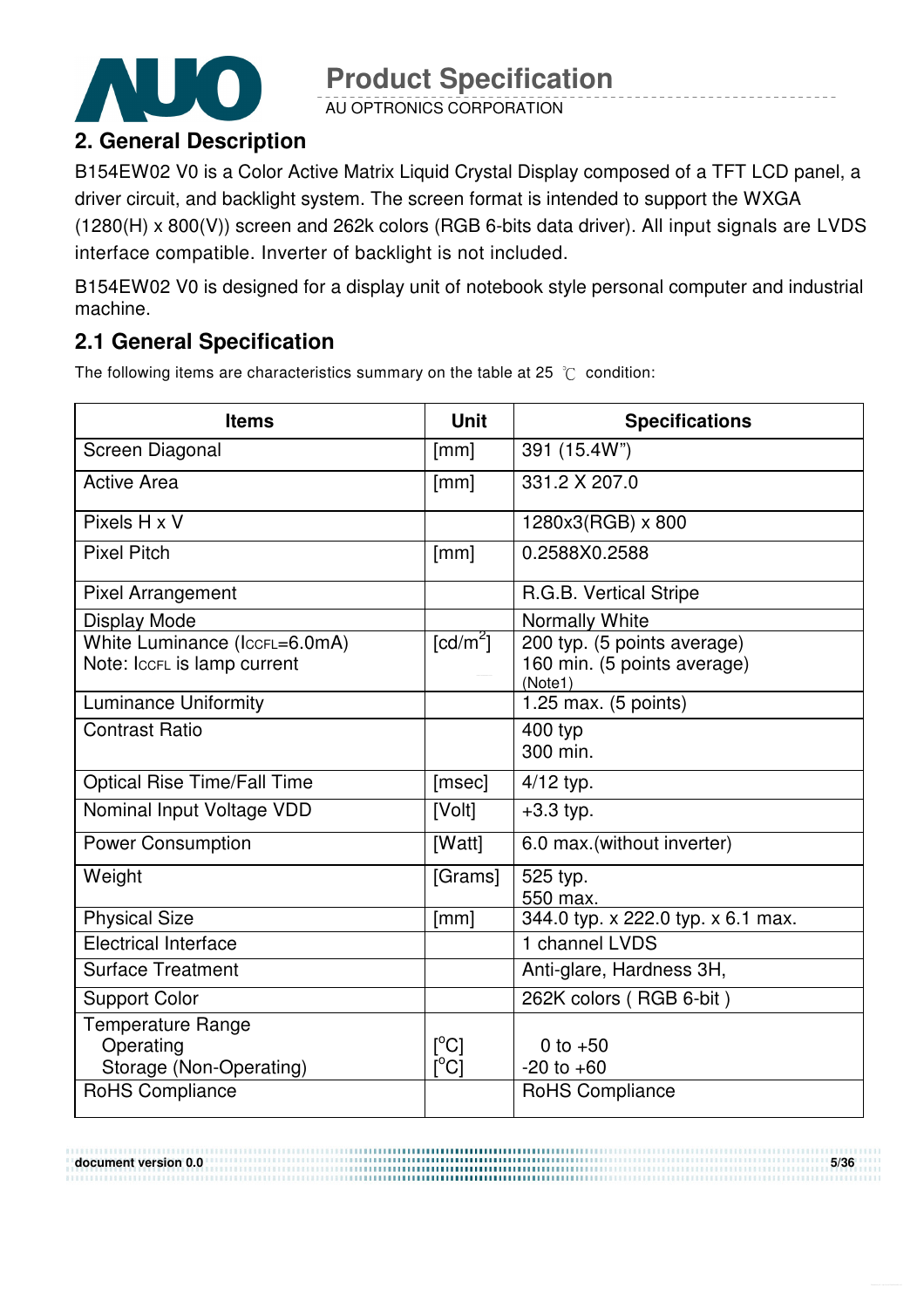

AU OPTRONICS CORPORATION

#### **2.2 Optical Characteristics**

The optical characteristics are measured under stable conditions at 25 $\degree$  (Room Temperature):

| Item                                    | <b>Unit</b>              | <b>Conditions</b>       |                    | Min.  | Typ.           | Max.  | <b>Note</b>    |
|-----------------------------------------|--------------------------|-------------------------|--------------------|-------|----------------|-------|----------------|
| <b>White Luminance</b><br>$lccFL=6.0mA$ | $\lfloor cd/m^2 \rfloor$ | 5 points average        |                    | 160   | 200            |       | 1, 4, 5.       |
| Viewing Angle                           | [degree]<br>[degree]     | Horizontal<br>$CR = 10$ | (Right)<br>(Left)  |       | 45<br>45       |       | 8              |
|                                         | [degree]<br>[degree]     | Vertical<br>$CR = 10$   | (Upper)<br>(Lower) |       | 15<br>35       |       |                |
| <b>Luminance Uniformity</b>             |                          | 5 Points                |                    |       |                | 1.25  | 1              |
| <b>Luminance Uniformity</b>             |                          | 13 Points               |                    |       |                | 1.50  | $\overline{2}$ |
| <b>CR: Contrast Ratio</b>               |                          |                         |                    | 300   | 400            |       | 6              |
| Cross talk                              | $\frac{1}{\sqrt{2}}$     |                         |                    |       |                | 4     | $\overline{7}$ |
| <b>Response Time</b>                    | [msec]                   | Rising                  |                    |       | $\overline{4}$ | 8     | 8              |
|                                         | [msec]                   | Falling                 |                    |       | 12             | 17    |                |
|                                         | [msec]                   | Rising + Falling        |                    |       | 16             | 25    |                |
| Color / Chromaticity                    |                          | Red x                   |                    | 0.560 | 0.590          | 0.620 | 2,8            |
| Coordinates<br>(CIE 1931)               |                          | Red y                   |                    | 0.315 | 0.345          | 0.375 |                |
|                                         |                          | Green x                 |                    | 0.285 | 0.315          | 0.345 |                |
|                                         |                          | Green y                 |                    | 0.520 | 0.555          | 0.585 |                |
|                                         |                          | Blue x                  |                    | 0.125 | 0.155          | 0.185 |                |
|                                         |                          | Blue y                  |                    | 0.125 | 0.155          | 0.185 |                |
|                                         |                          | White x                 |                    | 0.283 | 0.313          | 0.343 |                |
|                                         |                          | White y                 |                    | 0.299 | 0.329          | 0.359 |                |

**document version 0.0 6/36**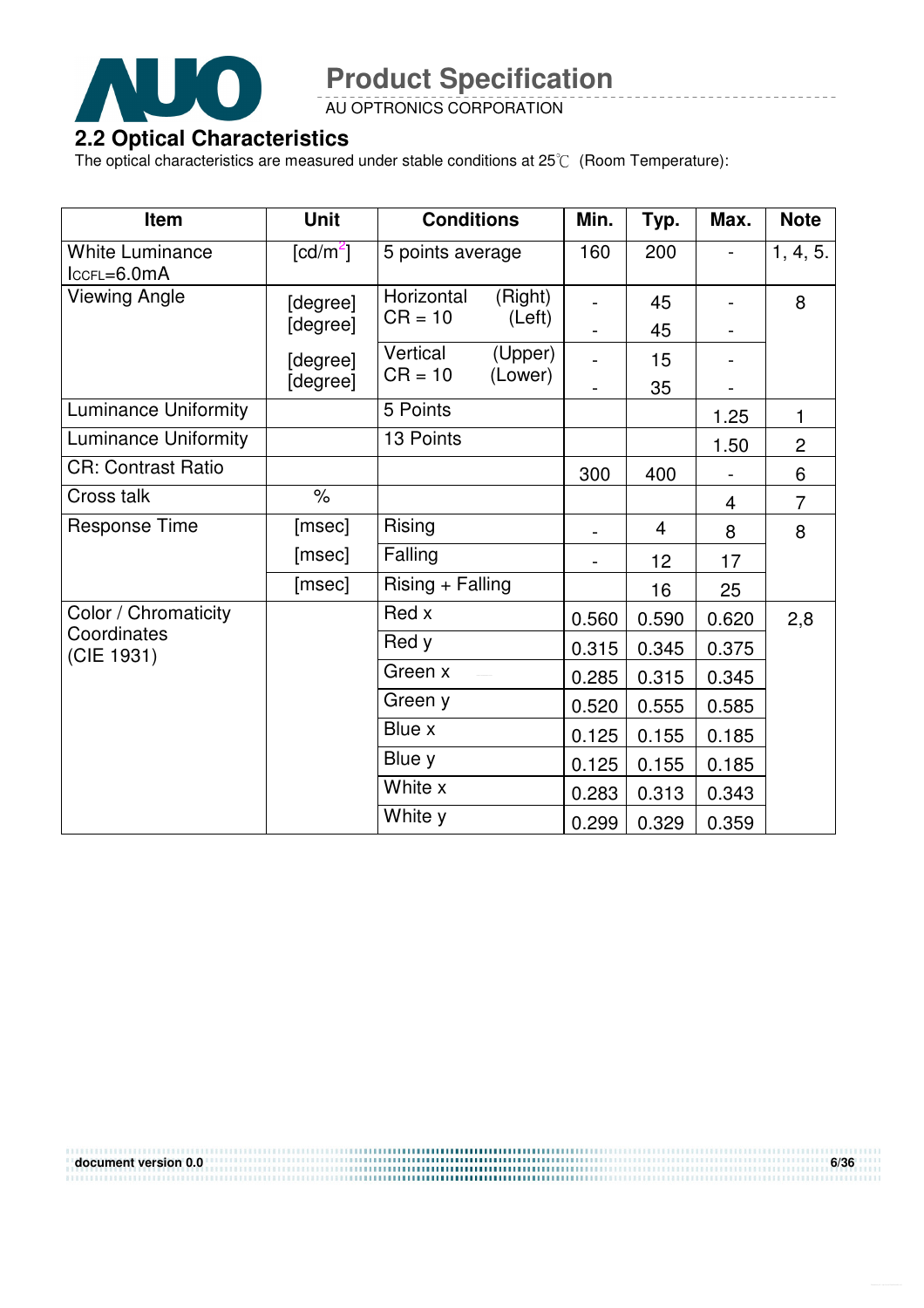

AU OPTRONICS CORPORATION

Note 1: 5 points position (Display area : 331.2mm x 207.0mm)



Note 2: 13 points position



Note 3: The luminance uniformity of 5 and 13 points is defined by dividing the maximum luminance values by the minimum test point luminance

$$
\delta_{\text{W5}} = \frac{\text{Maximum Brighness of five points}}{\text{Minimum Brightness of five points}}
$$
\n
$$
\delta_{\text{W13}} = \frac{\text{Maximum Brightness of thirteen points}}{\text{Minimum Brightness of thirteen points}}
$$

Note 4: Measurement method

**document version 0.0 7/36**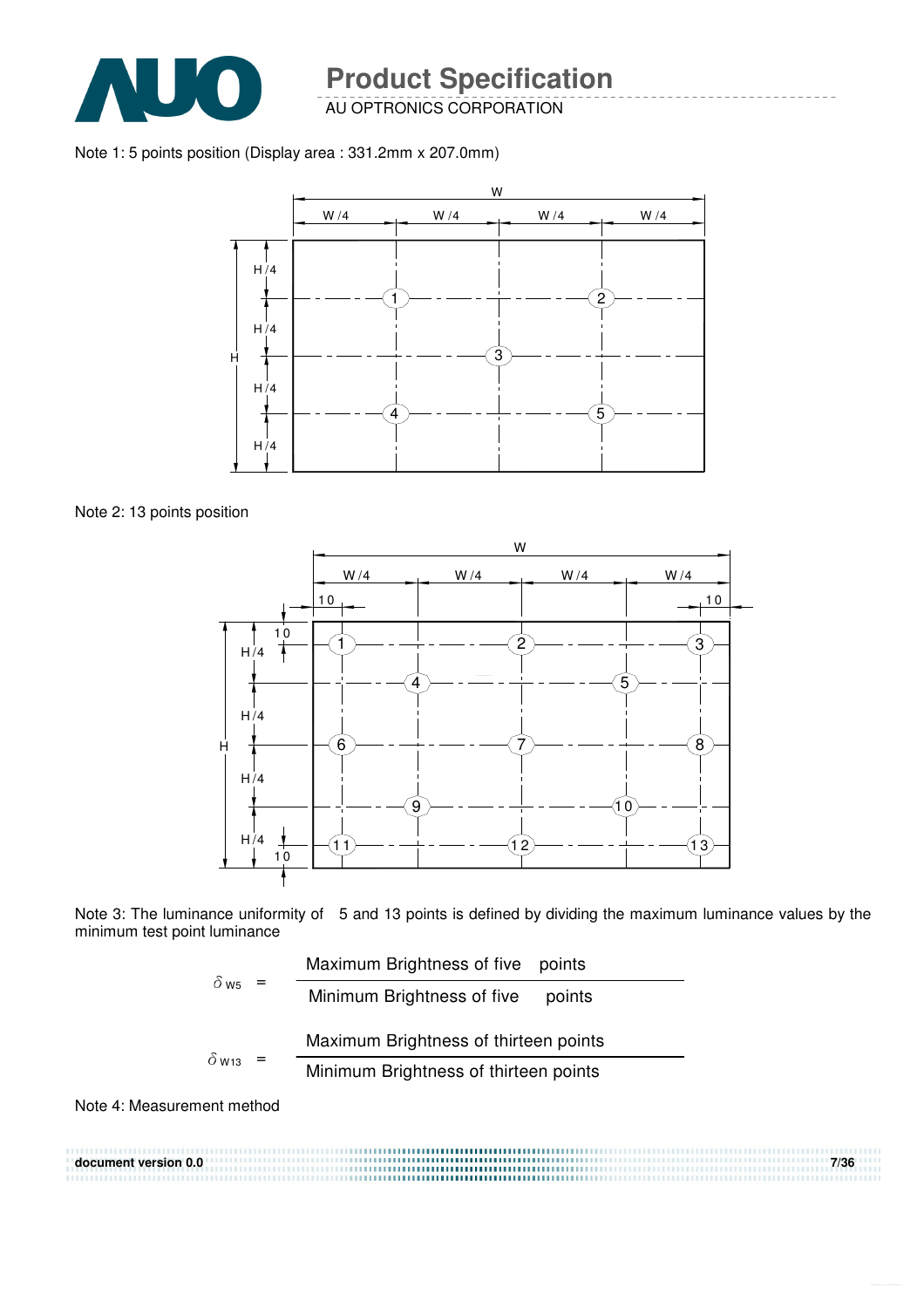

AU OPTRONICS CORPORATION

The LCD module should be stabilized at given temperature for 30 minutes to avoid abrupt temperature change during measuring. In order to stabilize the luminance, the measurement should be executed after lighting Backlight for 30 minutes in a stable, windless and dark room.



Center of the screen

Note  $5:$  Definition of Average Luminance of White  $(Y_L):$ 

Measure the luminance of gray level 63 at 5 points  $Y_L = [L (1) + L (2) + L (3) + L (4) + L (5)] / 5$ 

L (x) is corresponding to the luminance of the point X at Figure in Note (1).

#### Note 6: Definition of contrast ratio:

Contrast ratio is calculated with the following formula.

Contrast ratio  $(CR)$ = Brightness on the "White" state Brightness on the "Black" state

Note 7: Definition of Cross Talk (CT)  $CT = |Y_B - Y_A| / Y_A \times 100$  (%)

#### **Where**

 $Y_A$  = Luminance of measured location without gray level 0 pattern (cd/m2)

| document version 0.0 | 8/36 |
|----------------------|------|
|                      |      |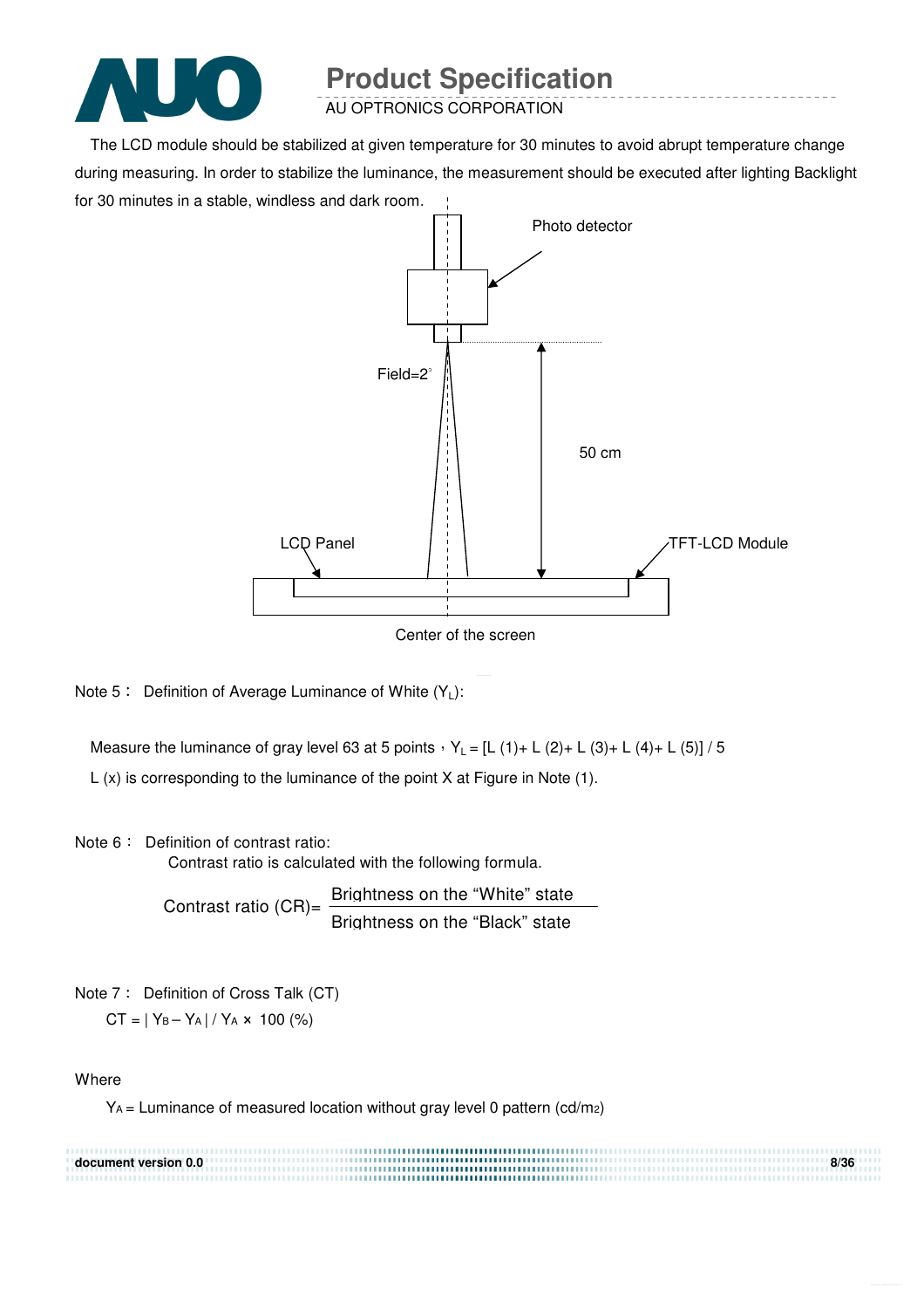

AU OPTRONICS CORPORATION

 $Y_B$  = Luminance of measured location with gray level 0 pattern (cd/m2)



Note 8: Definition of response time:

The output signals of BM-7 or equivalent are measured when the input signals are changed from "Black" to "White" (falling time) and from "White" to "Black" (rising time), respectively. The response time interval between the 10% and 90% of amplitudes. Refer to figure as below.



**document version 0.0 9/36**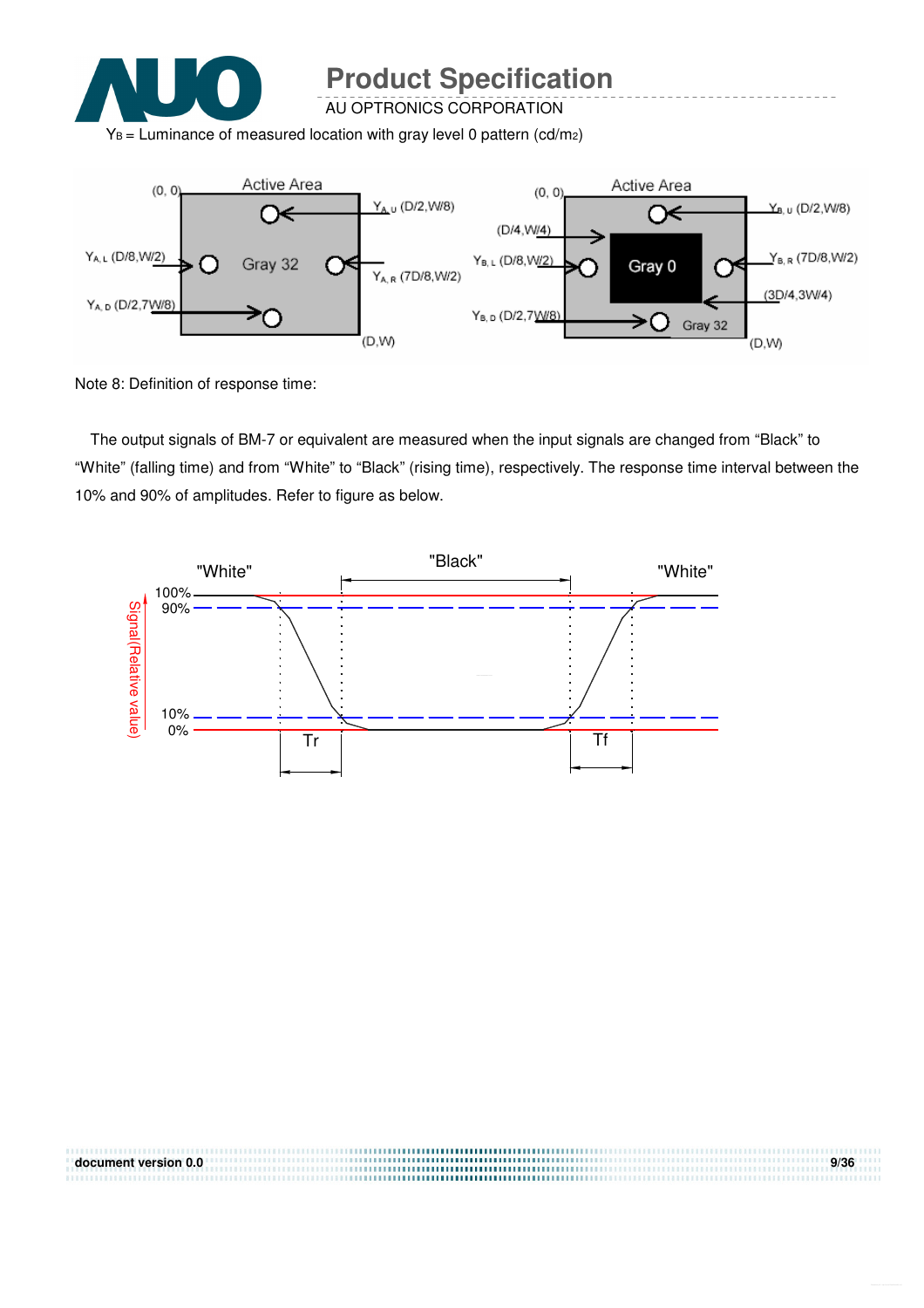

AU OPTRONICS CORPORATION

Note 8. Definition of viewing angle

Viewing angle is the measurement of contrast ratio  $\geq$  10, at the screen center, over a 180° horizontal and 180° vertical range (off-normal viewing angles). The 180° viewing angle range is broken down as follows; 90° ( $\theta$ ) horizontal left and right and  $90^{\circ}$  ( $\Phi$ ) vertical, high (up) and low (down). The measurement direction is typically perpendicular to the display surface with the screen rotated about its center to develop the desired measurement viewing angle.



| document version 0.0 | 10/36 |
|----------------------|-------|
|                      |       |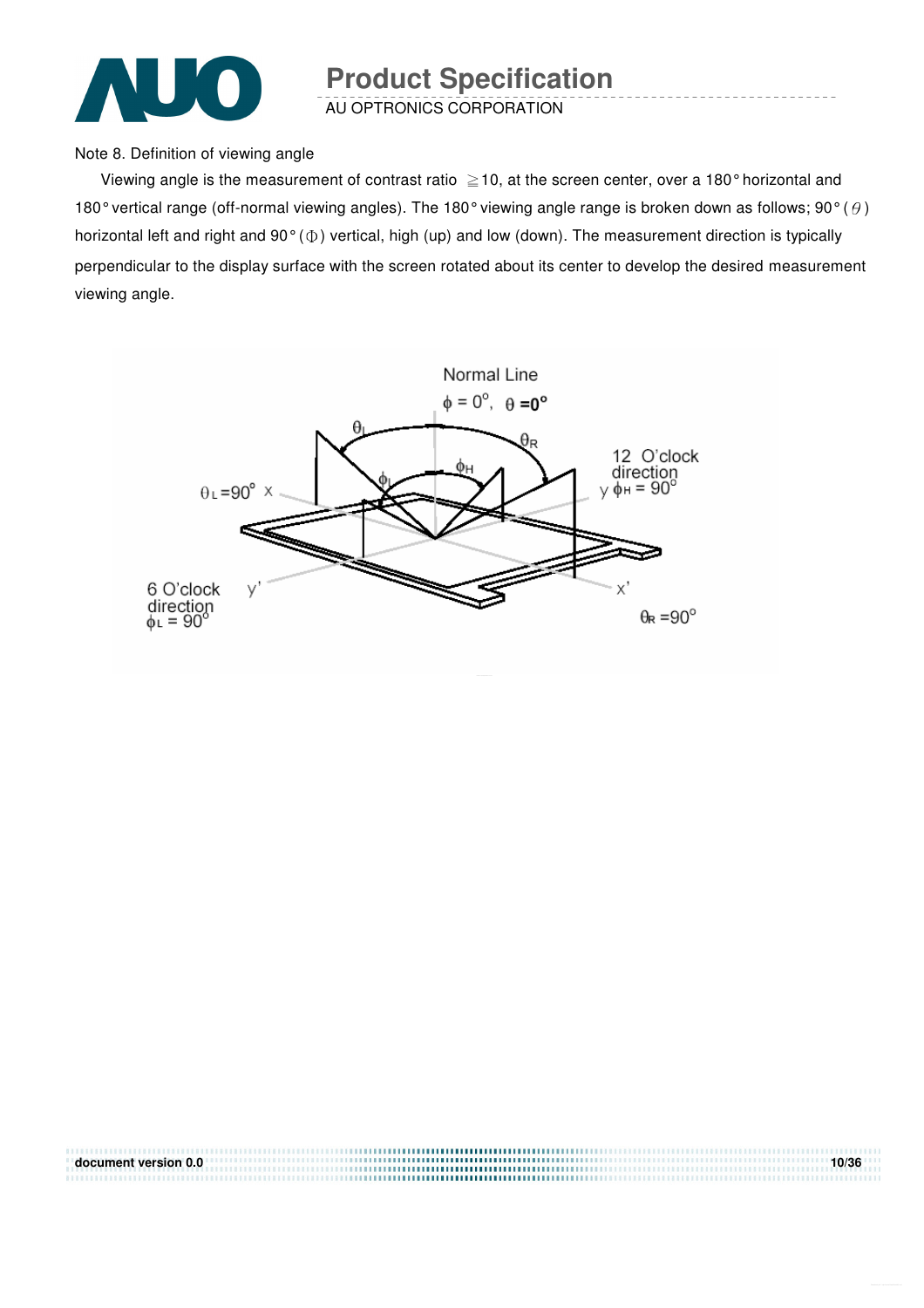

AU OPTRONICS CORPORATION

### **3. Functional Block Diagram**

The following diagram shows the functional block of the 15.4 inches wide Color TFT/LCD Module:



**document version 0.0** 11/36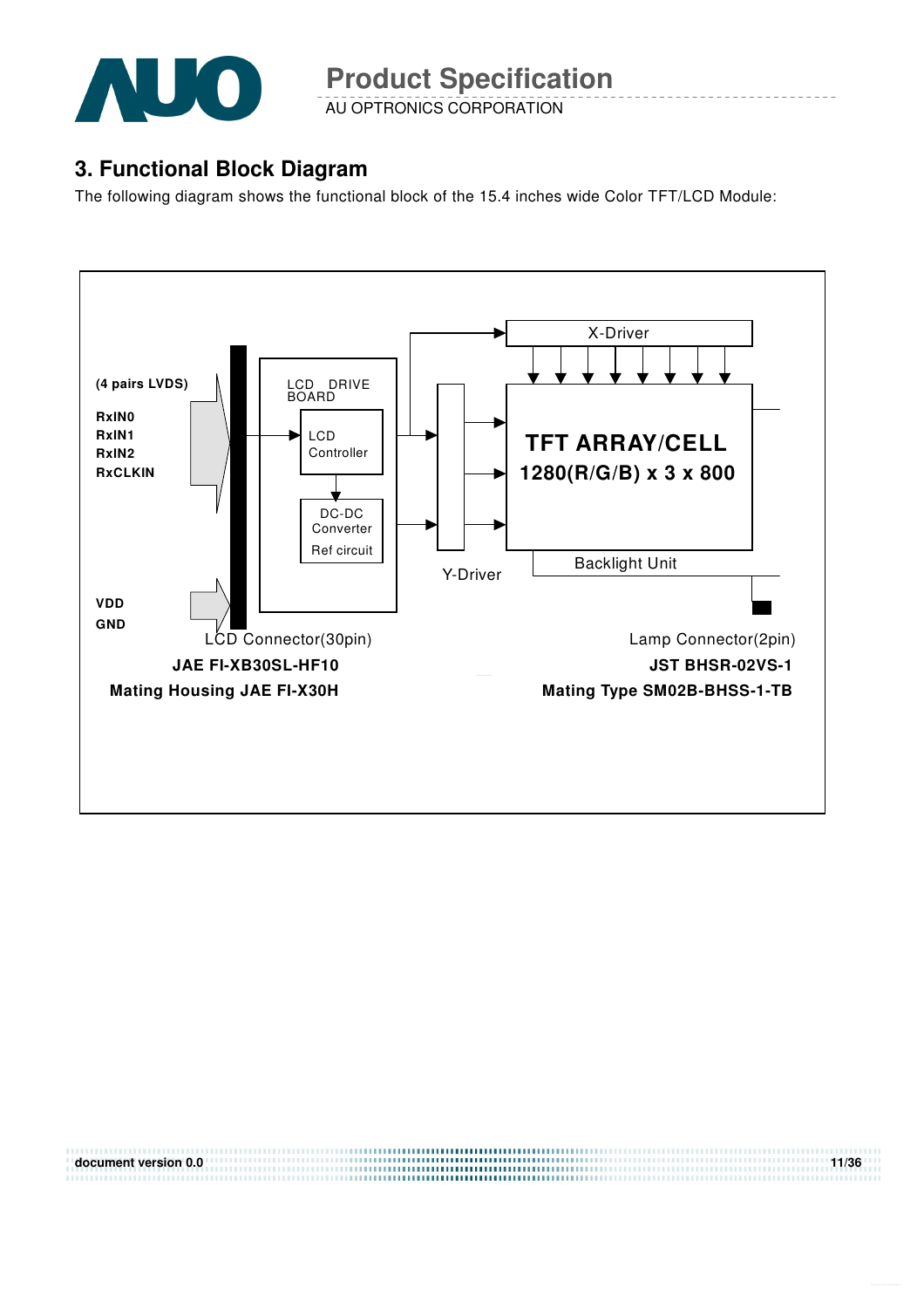

AU OPTRONICS CORPORATION

### **4. Absolute Maximum Ratings**

Absolute maximum ratings of the module is as following:

#### **4.1 Absolute Ratings of TFT LCD Module**

| ltem                    | Svmbol | Min  | Max  | Unit   | <b>Conditions</b> |
|-------------------------|--------|------|------|--------|-------------------|
| Logic/LCD Drive Voltage | Vin    | ن.∪- | +4.0 | [Volt] | Note              |

#### **4.2 Absolute Ratings of Backlight Unit**

| Item                   | Svmbol | Min                      | Max | Unit     | <b>Conditions</b> |
|------------------------|--------|--------------------------|-----|----------|-------------------|
| CCFL<br>Current<br>· ∟ | 'CCFL  | $\overline{\phantom{0}}$ | 7.0 | [mA] rms | Note 1 C          |

### **4.3 Absolute Ratings of Environment**

| Item                         | Symbol     | Min   | Max   | Unit                                    | <b>Conditions</b> |
|------------------------------|------------|-------|-------|-----------------------------------------|-------------------|
| <b>Operating Temperature</b> | TOP        |       | $+50$ | $\mathsf{I}^\circ\mathsf{C} \mathsf{I}$ | Note 3            |
| <b>Operation Humidity</b>    | <b>HOP</b> | 5     | 95    | [%RH]                                   | Note 3            |
| Storage Temperature          | TST        | $-20$ | $+60$ | $\mathsf{I}^\circ\mathsf{C}\mathsf{I}$  | Note 3            |
| <b>Storage Humidity</b>      | <b>HST</b> | 5     | 95    | [%RH]                                   | Note 3            |

Note 1: At Ta  $(25^{\circ}\text{C})$ 

Note 2: Permanent damage to the device may occur if exceed maximum values

Note 3: For quality performance, please refer to AUO IIS(Incoming Inspection Standard).

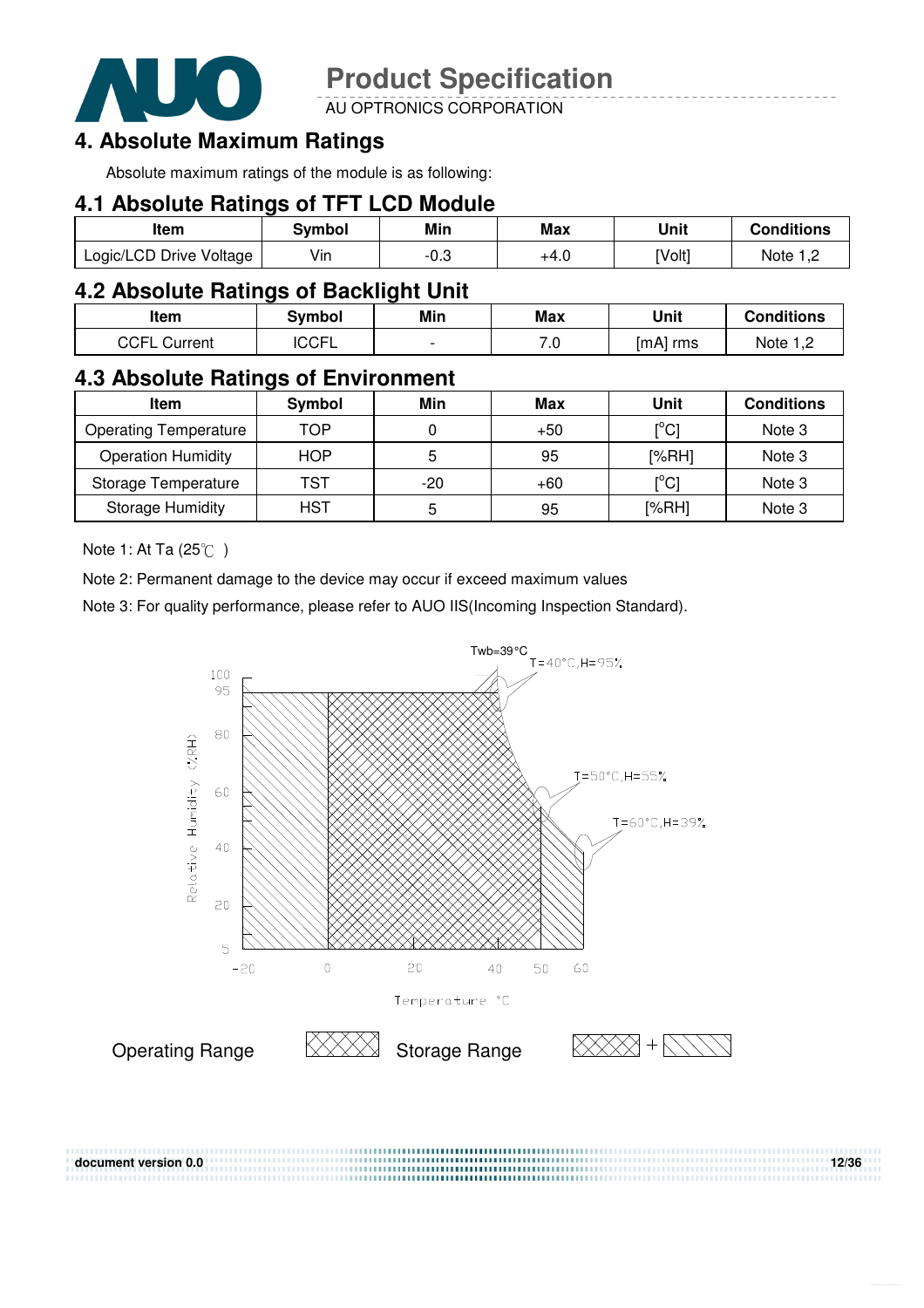

AU OPTRONICS CORPORATION



### **5.1 TFT LCD Module**

#### **5.1.1 Power Specification**

Input power specifications are as follows;

| <b>Symble</b> | <b>Parameter</b>      | <b>Min</b> | <b>Typ</b> | <b>Max</b> | <b>Units</b> | <b>Note</b> |
|---------------|-----------------------|------------|------------|------------|--------------|-------------|
| <b>VDD</b>    | Logic/LCD Drive       | 3.0        | 3.3        | 3.6        | [Volt]       |             |
|               | Voltage               |            |            |            |              |             |
| <b>PDD</b>    | <b>VDD Power</b>      |            |            | 1.6        | [Watt]       | Note 1      |
| <b>IDD</b>    | <b>IDD Current</b>    |            | 350        | 450        | [mA]         | Note 1      |
| <b>IRush</b>  | <b>Inrush Current</b> |            |            | 2000       | [mA]         | Note 2      |
| <b>VDDrp</b>  | Allowable             |            |            | 100        | [mV]         |             |
|               | Logic/LCD Drive       |            |            |            | $p-p$        |             |
|               | Ripple Voltage        |            |            |            |              |             |

Note 1 : Maximum Measurement Condition : Black Patterm

#### Note 2: Measure Condition





**Vin rising time** 

| document version 0.0 | 13/36 |
|----------------------|-------|
|                      |       |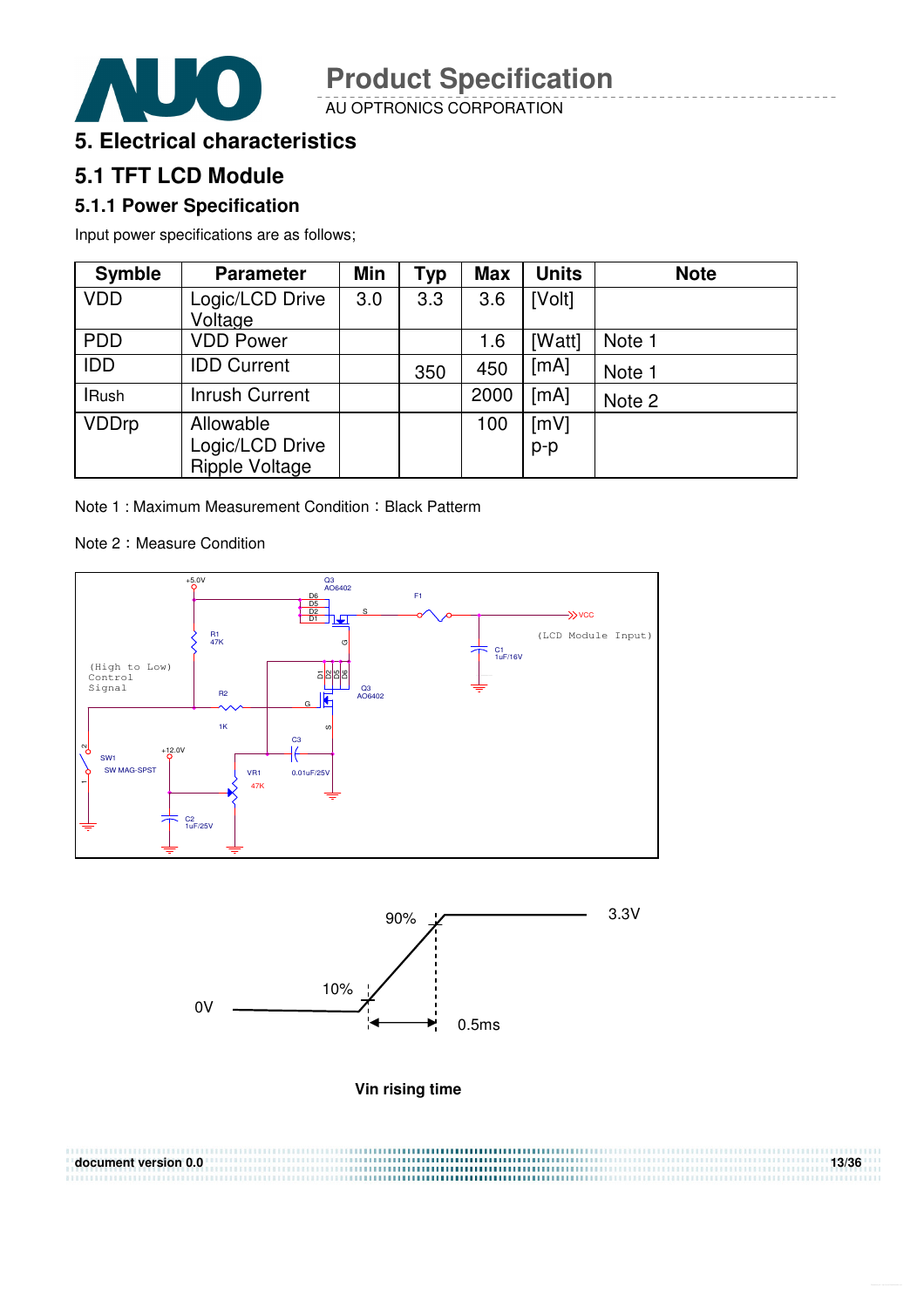

AU OPTRONICS CORPORATION

#### **5.1.2 Signal Electrical Characteristics**

Input signals shall be low or High-impedance state when VDD is off. It is recommended to refer the specifications of THC63LVDF84A(Thine Electronics Inc.) in detail.

Signal electrical characteristics are as follows;

| <b>Parameter</b> | <b>Condition</b>                                 | Min    | <b>Max</b> | Unit |
|------------------|--------------------------------------------------|--------|------------|------|
| Vth              | Differential Input High<br>Threshold (Vcm=+1.2V) |        | 100        | [mV] |
| Vtl              | Differential Input Low<br>Threshold (Vcm=+1.2V)  | $-100$ |            | [mV] |
| Vcm              | Differential Input<br>Common Mode Voltage        | 1.125  | 1.375      | [V]  |

Note: LVDS Signal Waveform

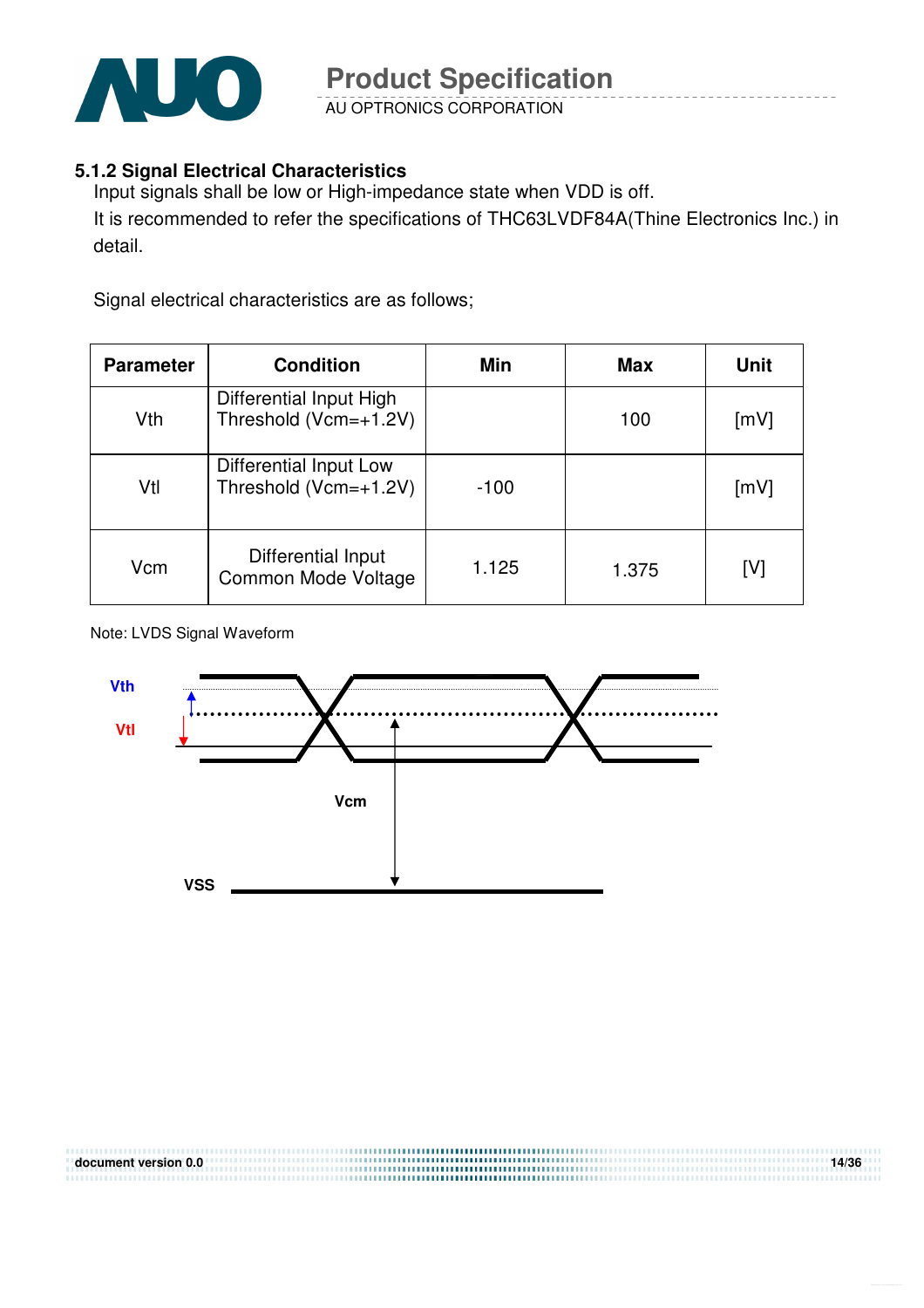

AU OPTRONICS CORPORATION

Parameter guideline for CCFL Inverter

| <b>Parameter</b>                           | Min | <b>Typ</b> | <b>Max</b> | <b>Units</b>           | <b>Condition</b>                 |
|--------------------------------------------|-----|------------|------------|------------------------|----------------------------------|
| <b>White Luminance</b><br>5 points average | 160 | 200        |            | $\lceil cd/m^2 \rceil$ | $(Ta=25^\circ C)$                |
| <b>CCFL current(IccFL)</b>                 | 2.0 | 6.0        | 7.0        | $[mA]$ rms             | $(Ta=25^{\circ}C)$<br>Note 2     |
| <b>CCFL Frequency (FccFL)</b>              | 50  | 62         | 70         | [KHz]                  | $(Ta=25^{\circ}C)$<br>Note $3,4$ |
| <b>CCFL Ignition Voltage(Vs)</b>           |     |            | 1750       | [Volt] rms             | $(Ta=0^{\circ}C)$<br>Note 5      |
| <b>CCFL Ignition Voltage(Vs)</b>           |     |            | 1500       | [Volt] rms             | $(Ta=25^{\circ}C)$<br>Note 5     |
| CCFL discharge time(sec)                   | 1   |            |            |                        | $(Ta=25^{\circ}C)$<br>Note 1     |
| <b>CCFL Voltage (Reference)</b><br>(VccFL) | 628 | 700        | 792        | [Volt] rms             | $(Ta=25^{\circ}C)$<br>Note 6     |
| <b>CCFL Power consumption</b><br>(PccFL)   |     | 4.20       | 4.40       | [Watt]                 | $(Ta=25^{\circ}C)$<br>Note 6     |

Note 1: Typ are AUO recommended Design Points.

\*1 All of characteristics listed are measured under the condition using the AUO Test inverter.

\*2 In case of using an inverter other than listed, it is recommended to check the inverter carefully. Sometimes, interfering noise stripes appear on the screen, and substandard luminance or flicker at low power may happen. \*3 In designing an inverter, it is suggested to check safety circuit very carefully. Impedance of CCFL, for instance, becomes more than 1 [M ohm] when CFL is damaged.

\*4 Generally, CCFL has some amount of delay time after applying kick-off voltage. It is recommended to keep on applying kick-off voltage for 1 [Sec] until discharge.

\*5 CCFL discharge frequency must be carefully chosen so as not to produce interfering noise stripes on the screen.

\*6 Reducing CCFL current increases CCFL discharge voltage and generally increases CCFL discharge frequency. So all the parameters of an inverter should be carefully designed so as not to produce too much leakage current from high-voltage output of the inverter.

Note 2: It should be employed the inverter which has "Duty Dimming", if ICCFL is less than 4mA.

Note 3: CCFL discharge frequency should be carefully determined to avoid interference between inverter and TFT LCD.

**document version 0.0 15/36**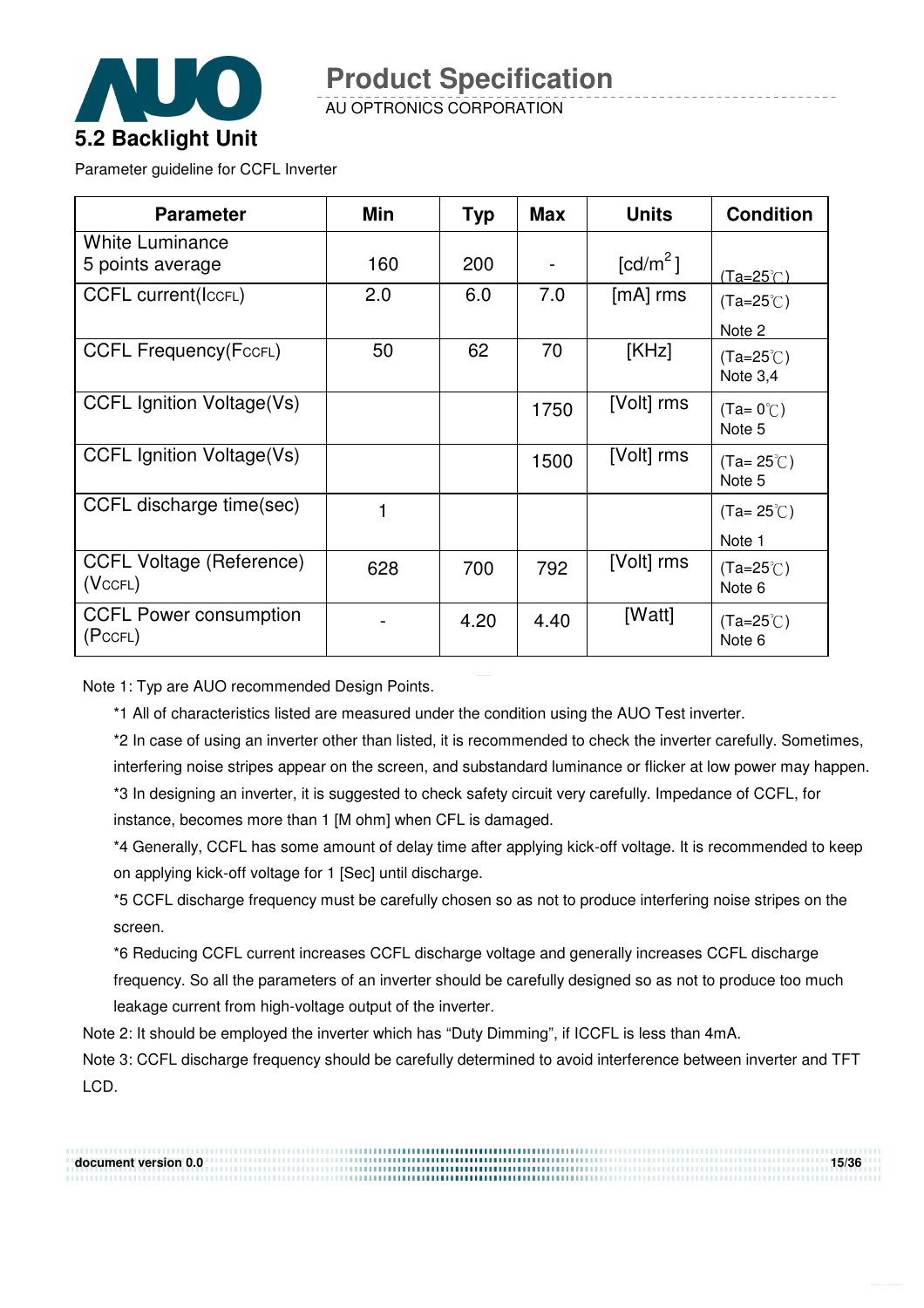

#### AU OPTRONICS CORPORATION

Note 4: The frequency range will not affect to lamp life and reliability characteristics.

Note 5: CCFL inverter should be able to give out a power that has a generating capacity of over 1,650 voltage.

Lamp units need 1,600 voltage minimum for ignition.

Note 6: Calculator value for reference (ICCFL×VCCFL=PCCFL)

Note 7: Requirements for a system inverter design, which is intended to have a better display performance, a better power efficiency and a more reliable lamp, are following.

It shall help increase the lamp lifetime and reduce leakage current.

a. The asymmetry rate of the inverter waveform should be less than 10%.

b. The distortion rate of the waveform should bewithin  $\sqrt{2} \pm 10\%$ .

\* Inverter output waveform had better be more similar to ideal sine wave.



| document version 0.0 | 16/36 |
|----------------------|-------|
|                      |       |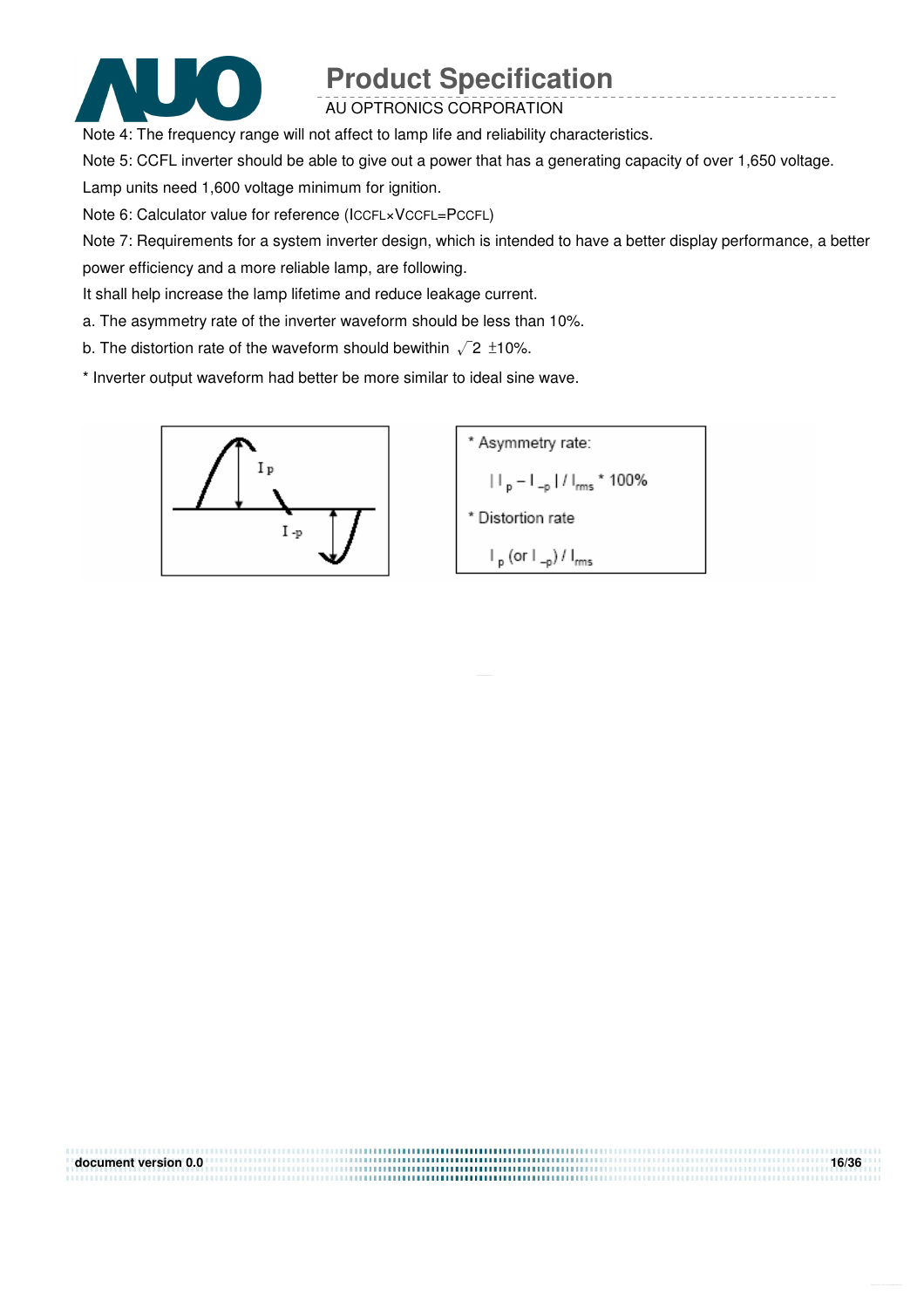

AU OPTRONICS CORPORATION **Product Specification** 

# **6. Signal Characteristic**

### **6.1 Pixel Format Image**

Following figure shows the relationship of the input signals and LCD pixel format.

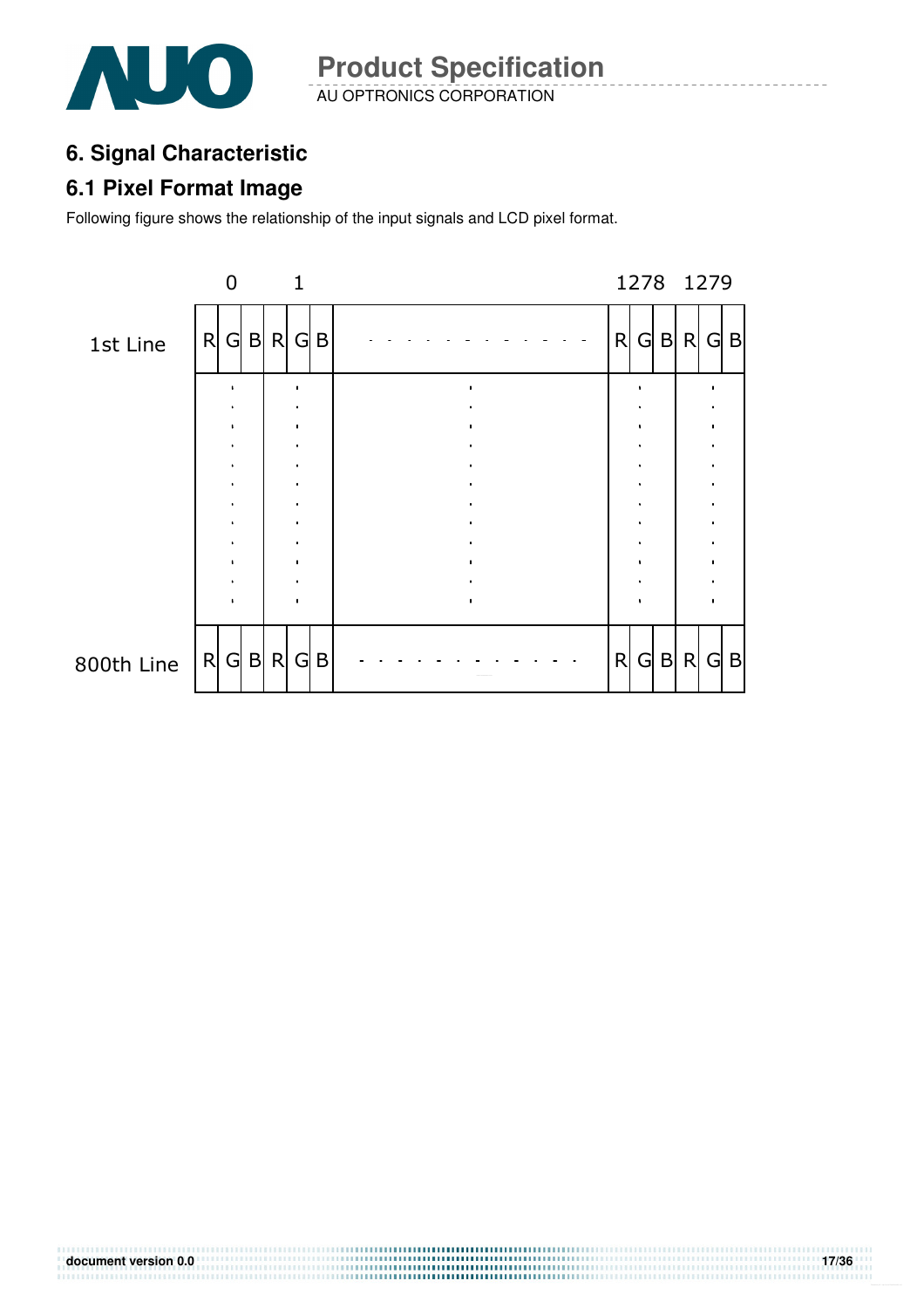

AU OPTRONICS CORPORATION

### **6.2 The input data format**



| <b>Signal Name</b>               | <b>Description</b>                |                                                                                  |
|----------------------------------|-----------------------------------|----------------------------------------------------------------------------------|
| R <sub>5</sub><br>R <sub>4</sub> | Red Data 5 (MSB)<br>Red Data 4    | Red-pixel Data<br>Each red pixel's brightness data consists of                   |
| R <sub>3</sub>                   | Red Data 3                        | these 6 bits pixel data.                                                         |
| R <sub>2</sub><br>R1             | Red Data 2                        |                                                                                  |
| R <sub>0</sub>                   | Red Data 1<br>Red Data 0 (LSB)    |                                                                                  |
|                                  |                                   |                                                                                  |
|                                  | Red-pixel Data                    |                                                                                  |
| G <sub>5</sub>                   | Green Data 5 (MSB)                | Green-pixel Data                                                                 |
| G <sub>4</sub>                   | Green Data 4                      | Each green pixel's brightness data consists of                                   |
| G <sub>3</sub><br>G <sub>2</sub> | Green Data 3<br>Green Data 2      | these 6 bits pixel data.                                                         |
| G1                               | Green Data 1                      |                                                                                  |
| G <sub>0</sub>                   | Green Data 0 (LSB)                |                                                                                  |
|                                  |                                   |                                                                                  |
|                                  | Green-pixel Data                  |                                                                                  |
| <b>B5</b>                        | Blue Data 5 (MSB)                 | <b>Blue-pixel Data</b>                                                           |
| <b>B4</b><br>B <sub>3</sub>      | Blue Data 4<br><b>Blue Data 3</b> | Each blue pixel's brightness data consists of<br>these 6 bits pixel data.        |
| <b>B2</b>                        | Blue Data 2                       |                                                                                  |
| <b>B1</b>                        | <b>Blue Data 1</b>                |                                                                                  |
| B <sub>0</sub>                   | Blue Data 0 (LSB)                 |                                                                                  |
|                                  |                                   |                                                                                  |
|                                  | <b>Blue-pixel Data</b>            |                                                                                  |
| <b>RxCLKIN</b>                   | Data Clock                        | The typical frequency is 68.9 MHZ The signal                                     |
|                                  |                                   | is used to strobe the pixel data and DE signals.                                 |
|                                  |                                   | All pixel data shall be valid at the falling edge<br>when the DE signal is high. |
| <b>DE</b>                        | <b>Display Timing</b>             | This signal is strobed at the falling edge of                                    |
|                                  |                                   | RxCLKIN. When the signal is high, the pixel                                      |
|                                  |                                   | data shall be valid to be displayed.                                             |
| <b>VS</b>                        | <b>Vertical Sync</b>              | The signal is synchronized to RxCLKIN.                                           |
| <b>HS</b>                        | <b>Horizontal Sync</b>            | The signal is synchronized to RxCLKIN.                                           |

Note: Output signals from any system shall be low or High-impedance state when VDD is off.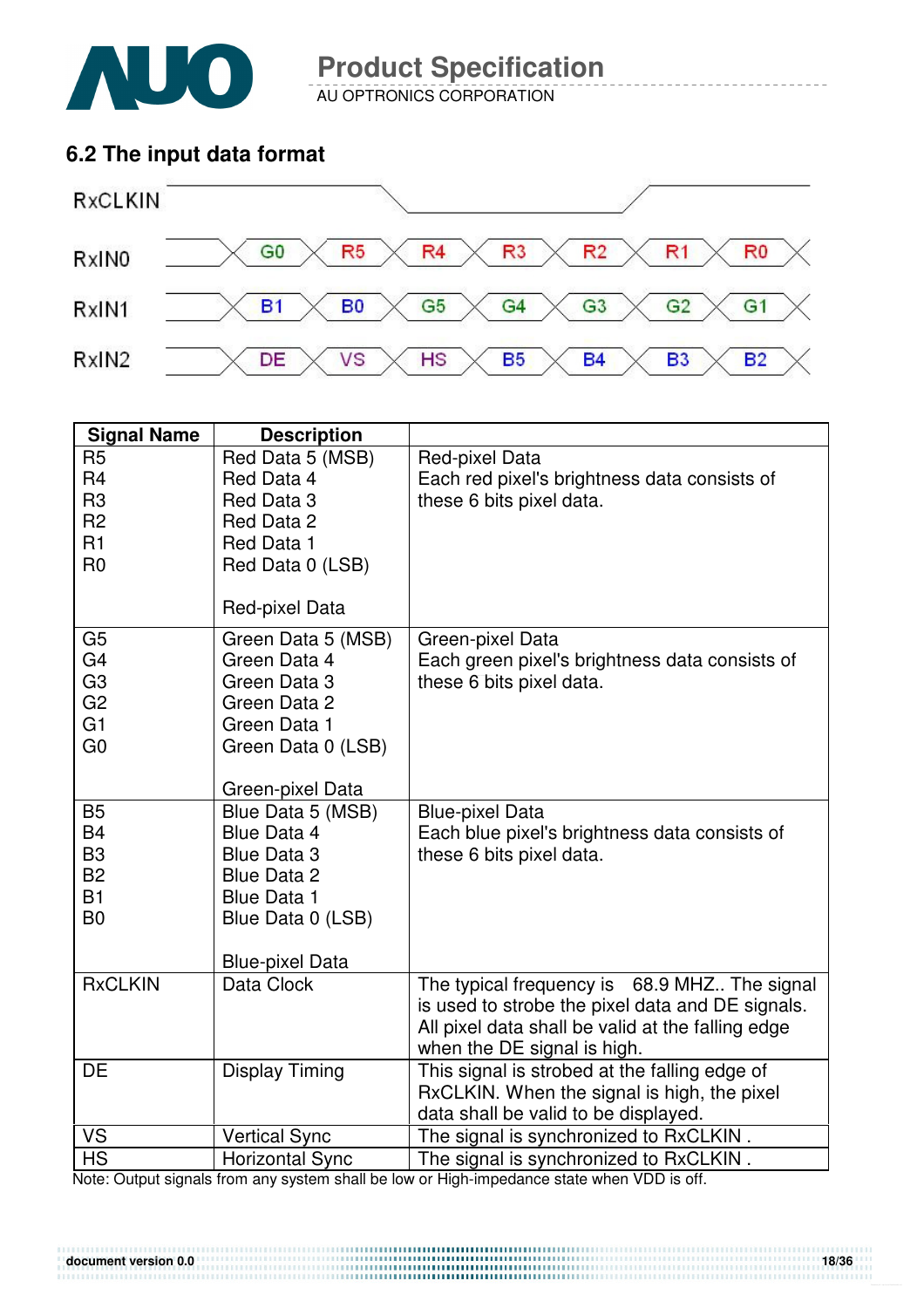

AU OPTRONICS CORPORATION

# **6.3 Signal Description/Pin Assignment**

|  | LVDS is a differential signal technology for LCD interface and high speed data transfer device. |
|--|-------------------------------------------------------------------------------------------------|

| PIN#           | <b>Signal Name</b>  | <b>Description</b>                              |
|----------------|---------------------|-------------------------------------------------|
| 1              | <b>GND</b>          | Ground                                          |
| $\overline{c}$ | <b>VDD</b>          | +3.3V Power Supply                              |
| 3              | <b>VDD</b>          | +3.3V Power Supply                              |
| 4              | <b>VEDID</b>        | +3.3V EDID Power                                |
| 5              | <b>NC</b>           | No Connection (Reserve for AUO test)            |
| 6              | CLK <sub>EDID</sub> | <b>EDID Clock Input</b>                         |
| 7              | <b>DATAEDID</b>     | <b>EDID Data Input</b>                          |
| 8              | RxINO-              | LVDS differential data input(R0-R5, G0)         |
| 9              | RxIN0+              | LVDS differential data input(R0-R5, G0)         |
| 10             | <b>GND</b>          | Ground                                          |
| 11             | RxIN1-              | LVDS differential data input(G1-G5, B0-B1)      |
| 12             | $RxIN1+$            | LVDS differential data input(G1-G5, B0-B1)      |
| 13             | <b>GND</b>          | Ground                                          |
| 14             | RxIN2-              | LVDS differential data input(B2-B5, HS, VS, DE) |
| 15             | RxIN2+              | LVDS differential data input(B2-B5, HS, VS, DE) |
| 16             | <b>GND</b>          | Ground                                          |
| 17             | RxCLKIN-            | LVDS differential clock input                   |
| 18             | RxCLKIN+            | LVDS differential clock input                   |
| 19             | <b>GND</b>          | Ground                                          |
| 20             | <b>NC</b>           | No Connection (Reserve for AUO test)            |
| 21             | <b>NC</b>           | No Connection (Reserve for AUO test)            |
| 22             | <b>GND</b>          | Ground                                          |
| 23             | <b>NC</b>           | No Connection (Reserve for AUO test)            |
| 24             | <b>NC</b>           | No Connection (Reserve for AUO test)            |
| 25             | <b>GND</b>          | Ground                                          |
| 26             | <b>NC</b>           | No Connection (Reserve for AUO test)            |
| 27             | <b>NC</b>           | No Connection (Reserve for AUO test)            |
| 28             | <b>NC</b>           | No Connection (Reserve for AUO test)            |
| 29             | <b>NC</b>           | No Connection (Reserve for AUO test)            |
| 30             | <b>NC</b>           | No Connection (Reserve for AUO test)            |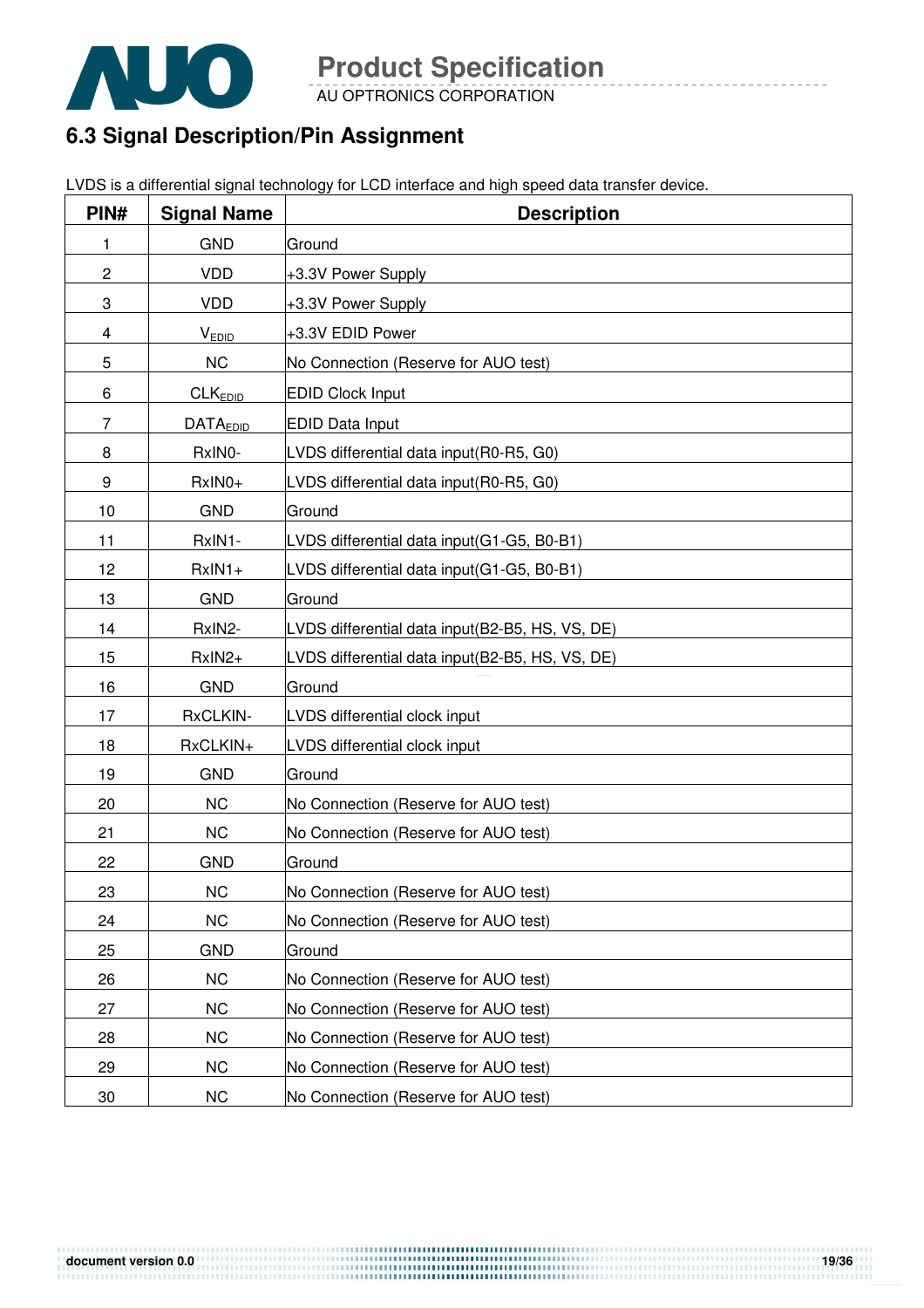

Note1: Start from right side



Note2: Input signals shall be low or High-impedance state when VDD is off.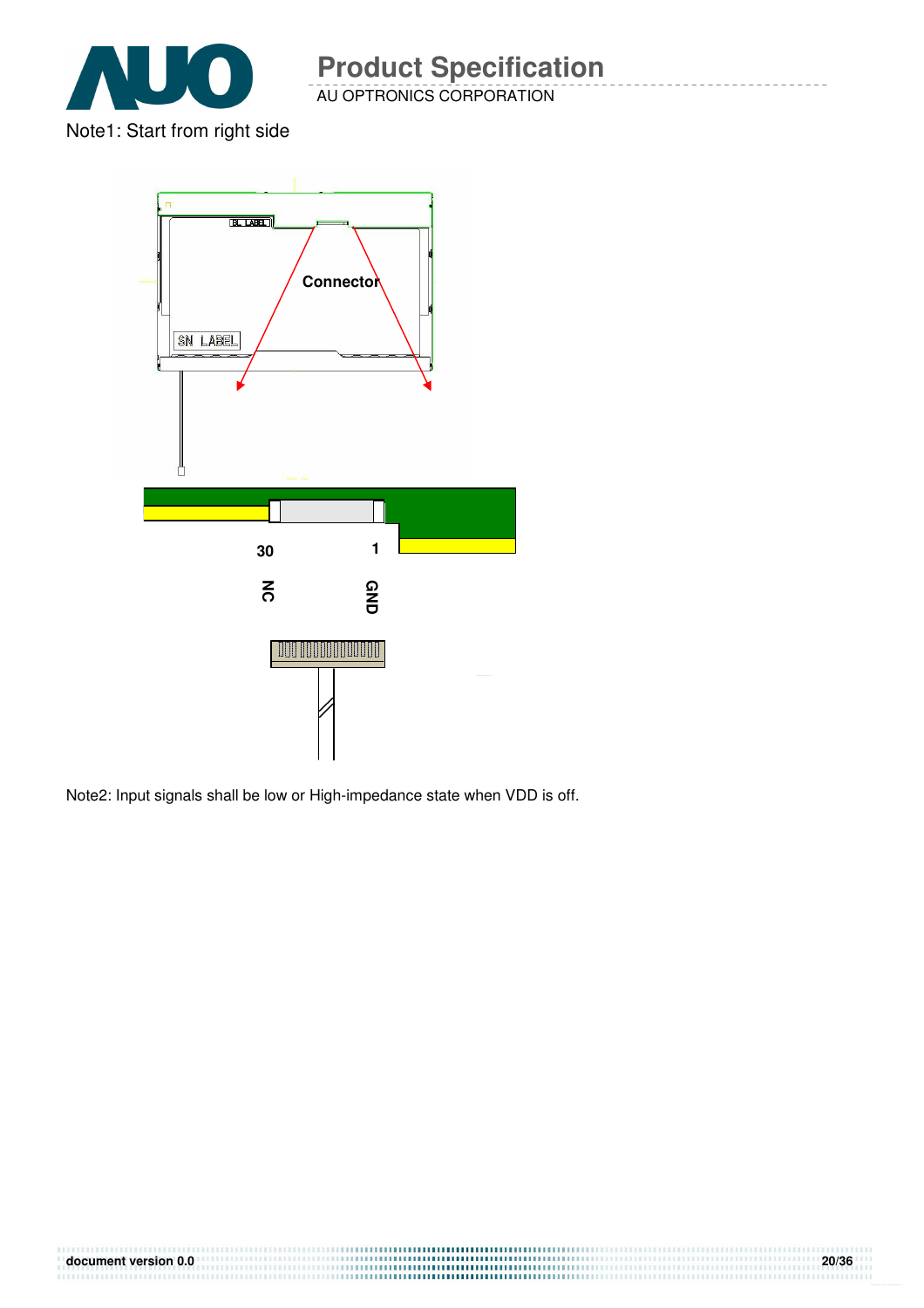

AU OPTRONICS CORPORATION

internal circuit of LVDS inputs are as following.

The module uses a 100ohm resistor between positive and negative data lines of each receiver input

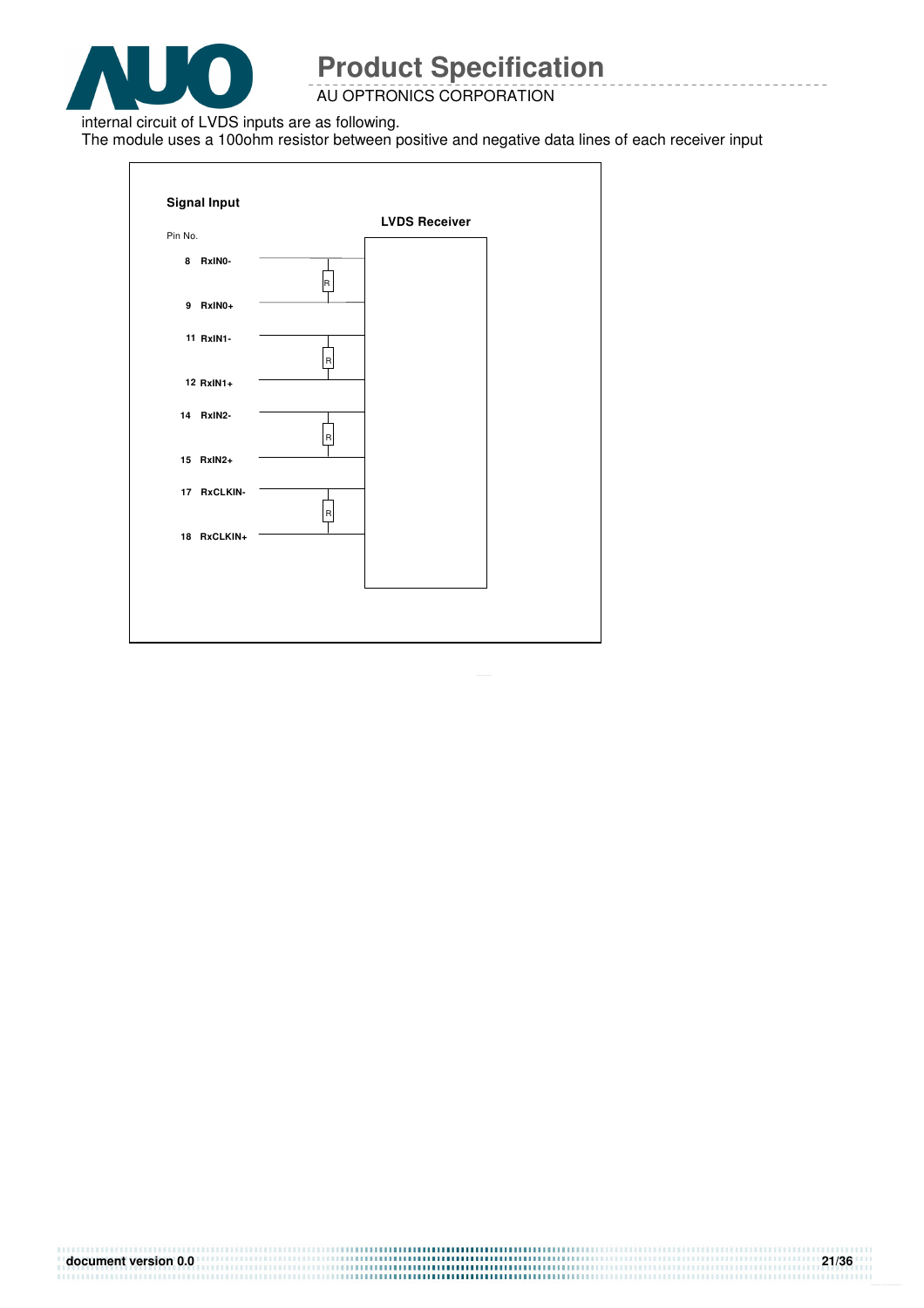

AU OPTRONICS CORPORATION **Product Specification** 

## **6.4 Interface Timing**

#### **6.4.1 Timing Characteristics**

Basically, interface timings should match the 1280x800 /60Hz manufacturing guide line timing.

|                   | <b>Parameter</b> | Symbol                     | Min.                         | Typ. | Max.                     | Unit             |
|-------------------|------------------|----------------------------|------------------------------|------|--------------------------|------------------|
| <b>Frame Rate</b> |                  | $\qquad \qquad$            | 50                           | 60   | -                        | Hz               |
|                   | Clock frequency  | $1/\top_{\text{Clock}}$    | 50                           | 68.9 | 80                       | <b>MHz</b>       |
|                   | Period           | $T_{V}$                    | 803                          | 816  | 1023                     |                  |
| Vertical          | Active           | $T_{VD}$                   | 800                          | 800  | 800                      | $T_{Line}$       |
| Section           | <b>Blanking</b>  | $T_{VB}$                   | 3                            | 16   | 223                      |                  |
|                   | Period           | Tн                         | 1303                         | 1408 | 2047                     |                  |
| Horizontal        | Active           | $\mathsf{T}_{\mathsf{HD}}$ | $\qquad \qquad \blacksquare$ | 1280 | $\overline{\phantom{a}}$ | $T_{\sf{Clock}}$ |
| Section           | <b>Blanking</b>  | Т <sub>нв</sub>            | 23                           | 128  | 767                      |                  |

Note : DE mode only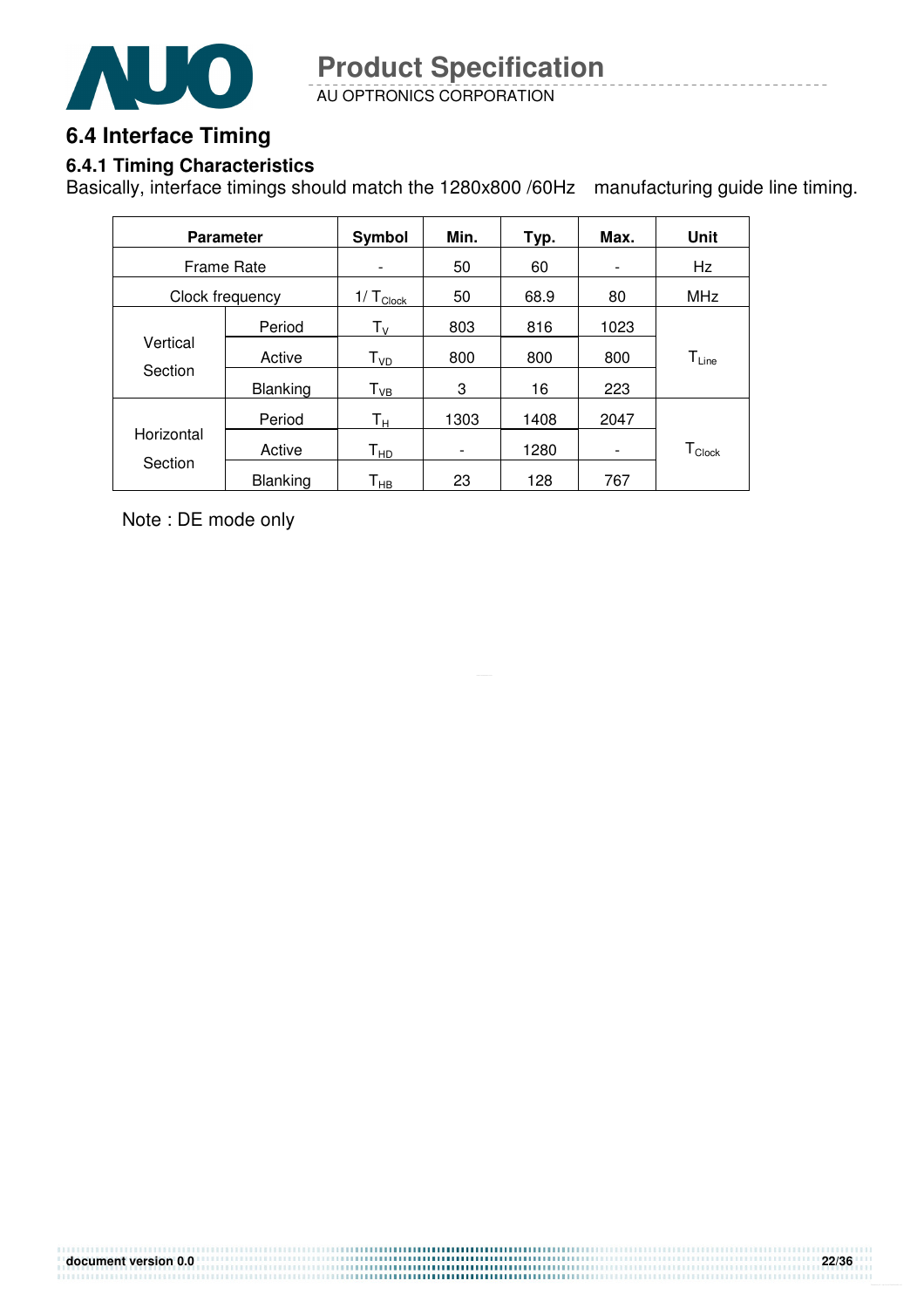

AU OPTRONICS CORPORATION **Product Specification** 

### **6.4.2 Timing diagram**

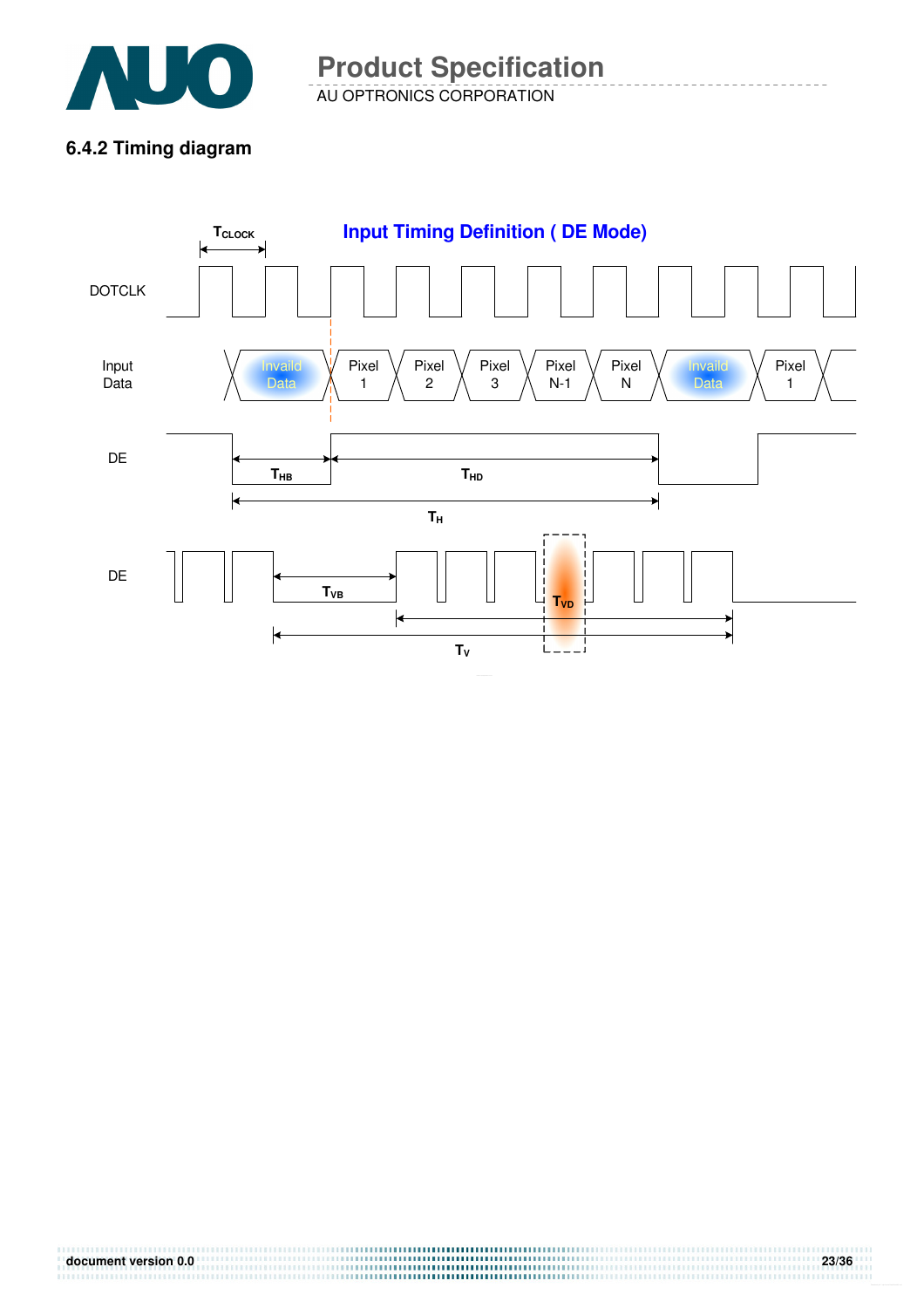

#### **6.5 Power ON/OFF Sequence**

VDD power and lamp on/off sequence is as follows. Interface signals are also shown in the chart. Signals from any system shall be Hi-Z state or low level when VDD is off.



#### **Power Sequence Timing**

| <b>Parameter</b> | Min. | Typ. | Max. | <b>Units</b> |
|------------------|------|------|------|--------------|
| T1               | 0.5  |      | 10   | (ms)         |
| T <sub>2</sub>   | 0    |      | 50   | (ms)         |
| T <sub>3</sub>   | 0    |      | 50   | (ms)         |
| T <sub>4</sub>   | 400  |      | -    | (ms)         |
| T <sub>5</sub>   | 200  |      |      | (ms)         |
| T <sub>6</sub>   | 200  |      |      | (ms)         |
| Τ7               |      |      | 10   | (ms)         |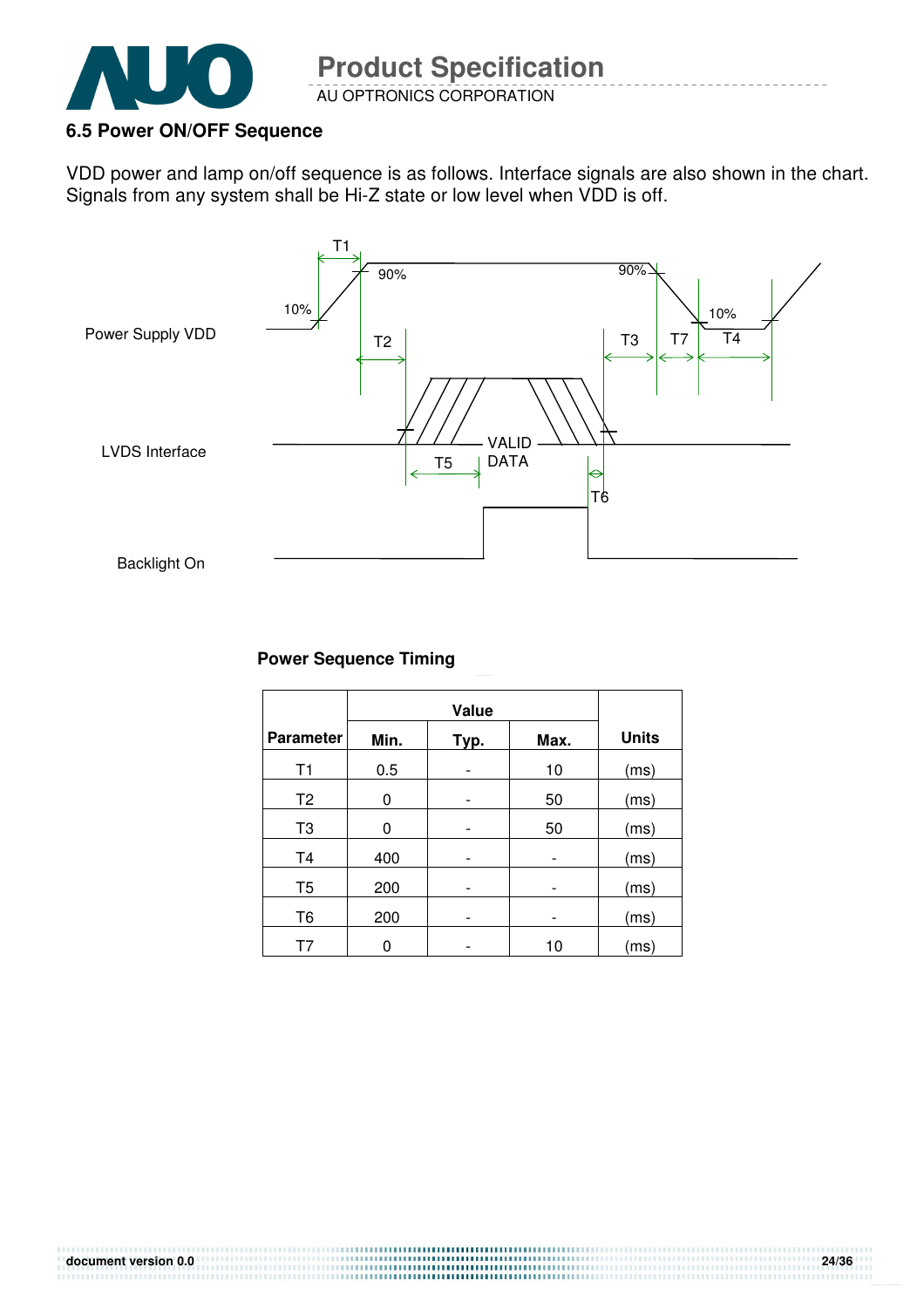

# **7. Connector Description**

Physical interface is described as for the connector on module.

These connectors are capable of accommodating the following signals and will be following components.

### **7.1 TFT LCD Module**

| <b>Connector Name / Designation</b> | <b>For Signal Connector</b>  |
|-------------------------------------|------------------------------|
| Manufacturer                        | JAE or compatible            |
| Type / Part Number                  | FI-XB30SL-HF10 or compatible |
| <b>Mating Housing/Part Number</b>   | FI-X30H or compatible        |

### **7.2 Backlight Unit**

Physical interface is described as for the connector on module.

These connectors are capable of accommodating the following signals and will be following components.

| <b>Connector Name / Designation</b> | <b>For Lamp Connector</b> |
|-------------------------------------|---------------------------|
| Manufacturer                        | <b>JST</b>                |
| Type / Part Number                  | <b>BHSR-02VS-1</b>        |
| Mating Type / Part Number           | SM02B-BHSS-1-TB           |

### **7.3 Signal for Lamp connector**

| Pin # | Cable color | <b>Signal Name</b> |
|-------|-------------|--------------------|
|       | Red         | Lamp High Voltage  |
|       | White       | Lamp Low Voltage   |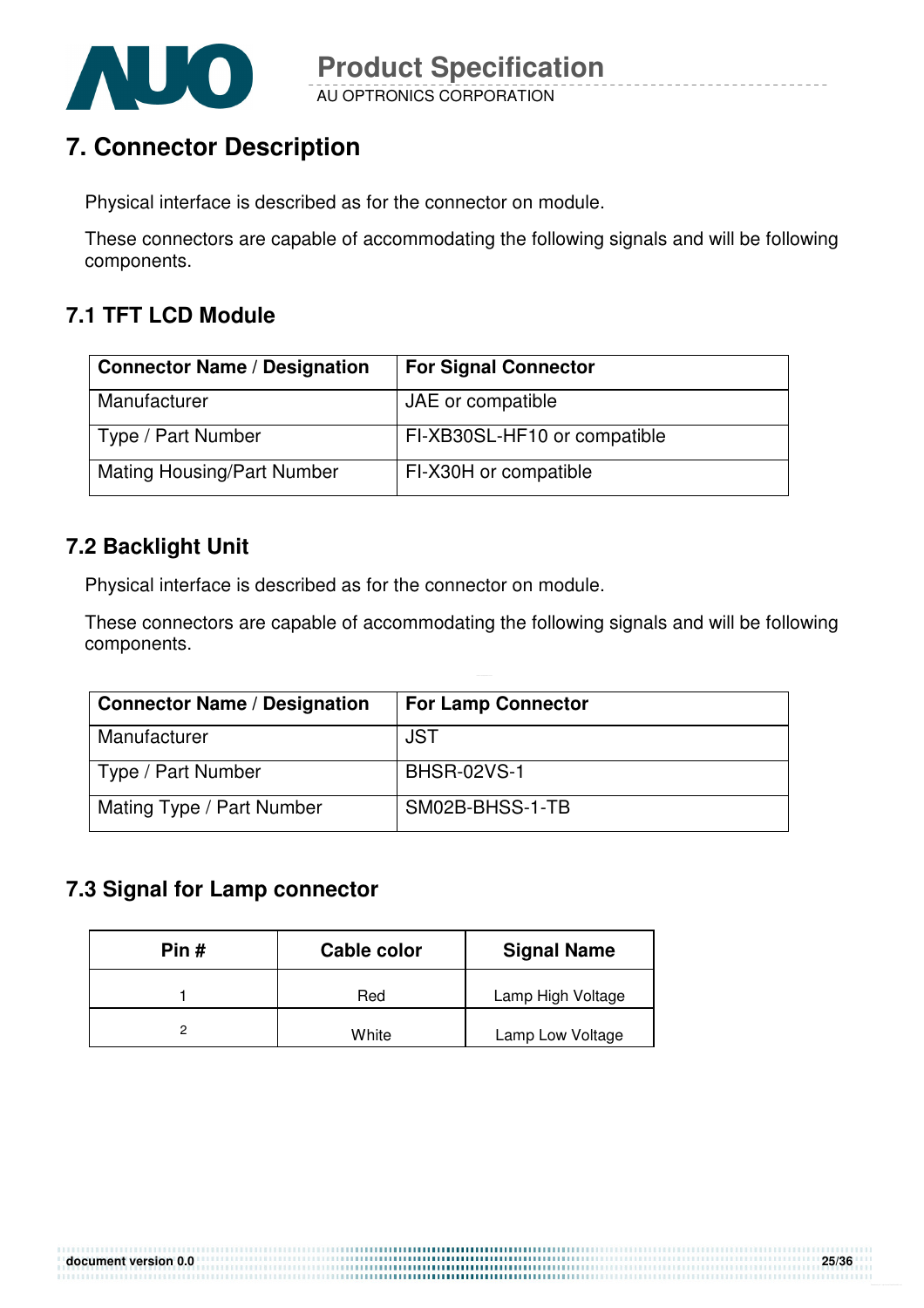

AU OPTRONICS CORPORATION **Product Specification** 

# **8. Vibration and Shock Test**

#### **8.1 Vibration Test**

#### **Test Spec:**

- **•** Test method: Non-Operation
- Acceleration: 1.5 G
- Frequency: 10 500Hz Random
- Sweep: 30 Minutes each Axis (X, Y, Z)

## **8.2 Shock Test Spec:**

#### **Test Spec:**

- **•** Test method: Non-Operation
- Acceleration: 220 G , Half sine wave
- Active time: 2 ms
- Pulse: X, Y, Z .one time for each side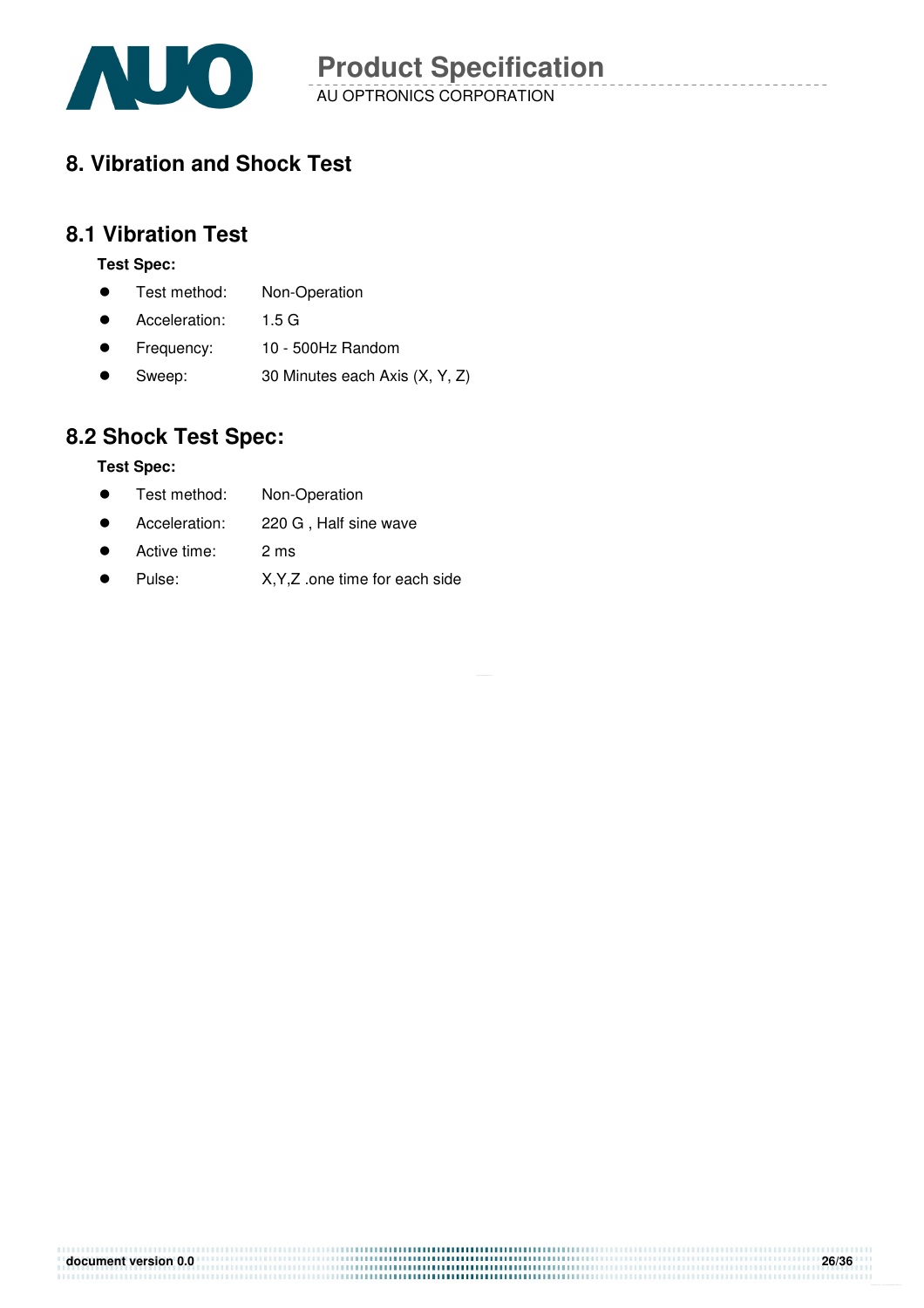

AU OPTRONICS CORPORATION **Product Specification** 

# **9. Reliability**

| <b>Items</b>                             | <b>Required Condition</b>                                                                                     | <b>Note</b> |  |
|------------------------------------------|---------------------------------------------------------------------------------------------------------------|-------------|--|
| Temperature<br><b>Humidity Bias</b>      | 40℃/90%,300Hr                                                                                                 |             |  |
| <b>High Temperature</b><br>Operation     | 50°C/Dry,300Hr                                                                                                |             |  |
| Low Temperature<br>Operation             | $0^{\circ}$ C,300Hr                                                                                           |             |  |
| On/Off Test                              | 25°C, 150hrs(ON/10 sec. OFF/10sec., 10,000 cycles)                                                            |             |  |
| <b>Hot Storage</b>                       | 60℃/35% RH ,250 hours                                                                                         |             |  |
| <b>Cold Storage</b>                      | -20℃/50% RH ,250 hours                                                                                        |             |  |
|                                          | Thermal Shock Test  -20℃/30 min ,60℃/30 min 100cycles                                                         |             |  |
| <b>Hot Start Test</b>                    | 50°C/1 Hr min. power on/off per 5 minutes, 5 times                                                            |             |  |
| <b>Cold Start Test</b>                   | $0^{\circ}$ C/1 Hr min. power on/off per 5 minutes, 5 times                                                   |             |  |
| <b>Shock Test</b><br>(Non-Operating)     | 220G, 2ms, Half-sine wave                                                                                     |             |  |
| <b>Vibration Test</b><br>(Non-Operating) | Random vibration, 1.56 G zero-to-peak, 10 to 500 Hz,<br>30 mins in each of three mutually perpendicular axes. |             |  |
| <b>ESD</b>                               | Note 1<br>Contact:<br>$±8$ KV/ operation<br>Air:<br>±15KV / operation                                         |             |  |
| Room temperature<br>Test                 | $25^{\circ}$ C, 2000 hours, Operating with loop pattern                                                       |             |  |

Note1: According to EN61000-4-2 , ESD class B: Some performance degradation allowed. No data lost

. Self-recoverable. No hardware failures.

Note2: CCFL Life time: 10,000 hours minimum under normal module usage.

Note3: MTBF (Excluding the CCFL): 30,000 hours with a confidence level 90%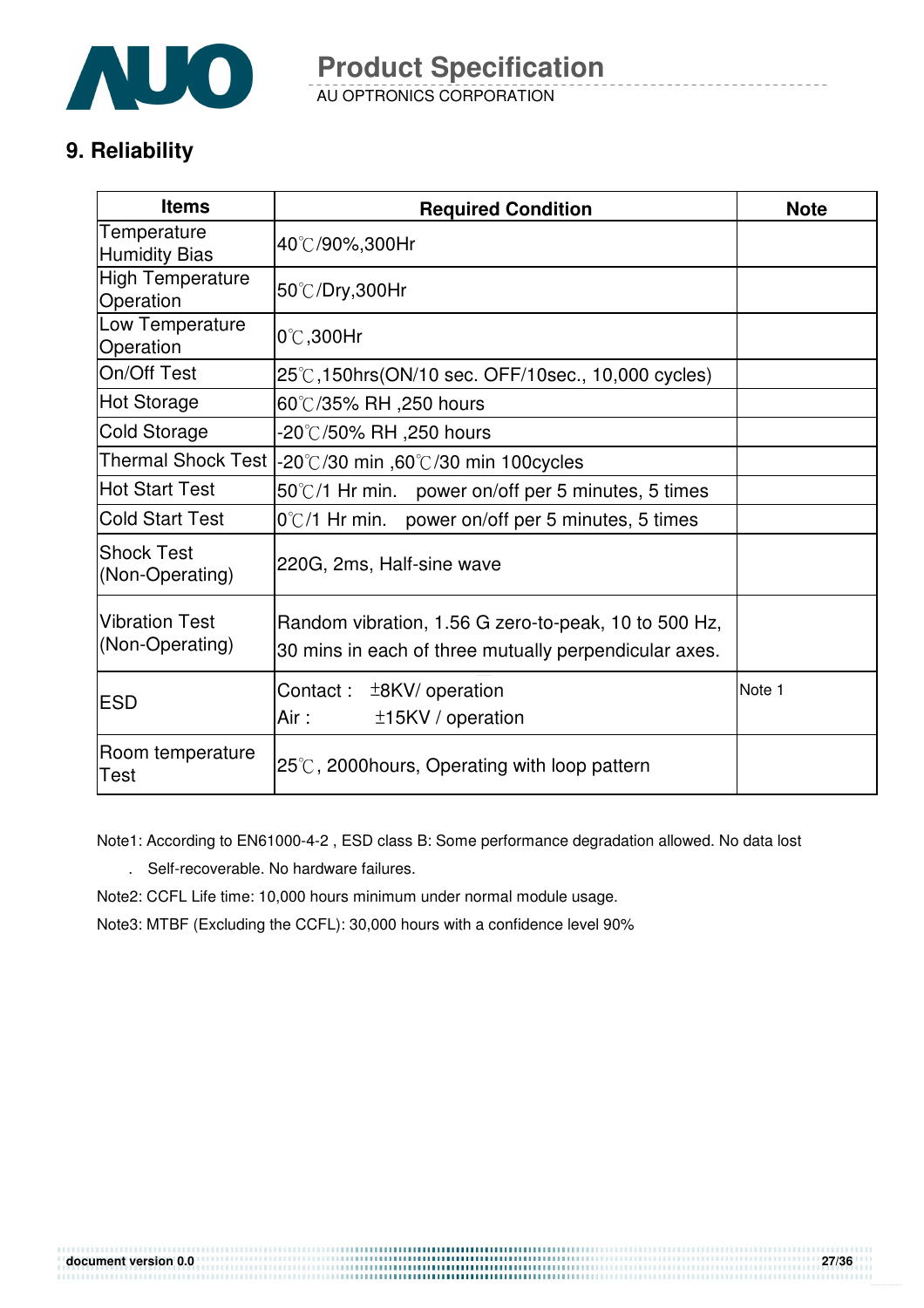### **10. Mechanical Characteristics**

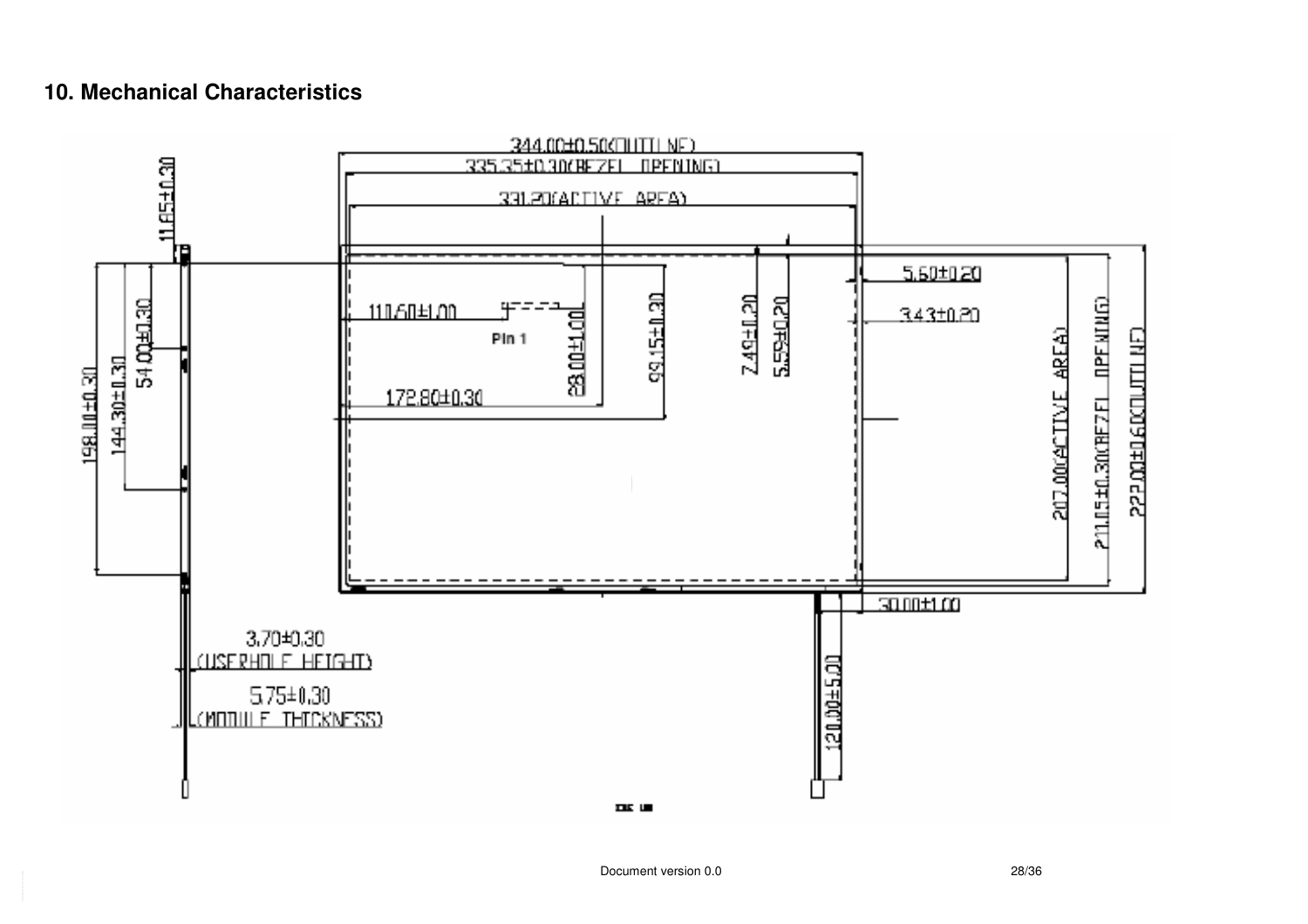### **10.1 LCM Outline Dimension**

![](_page_28_Figure_1.jpeg)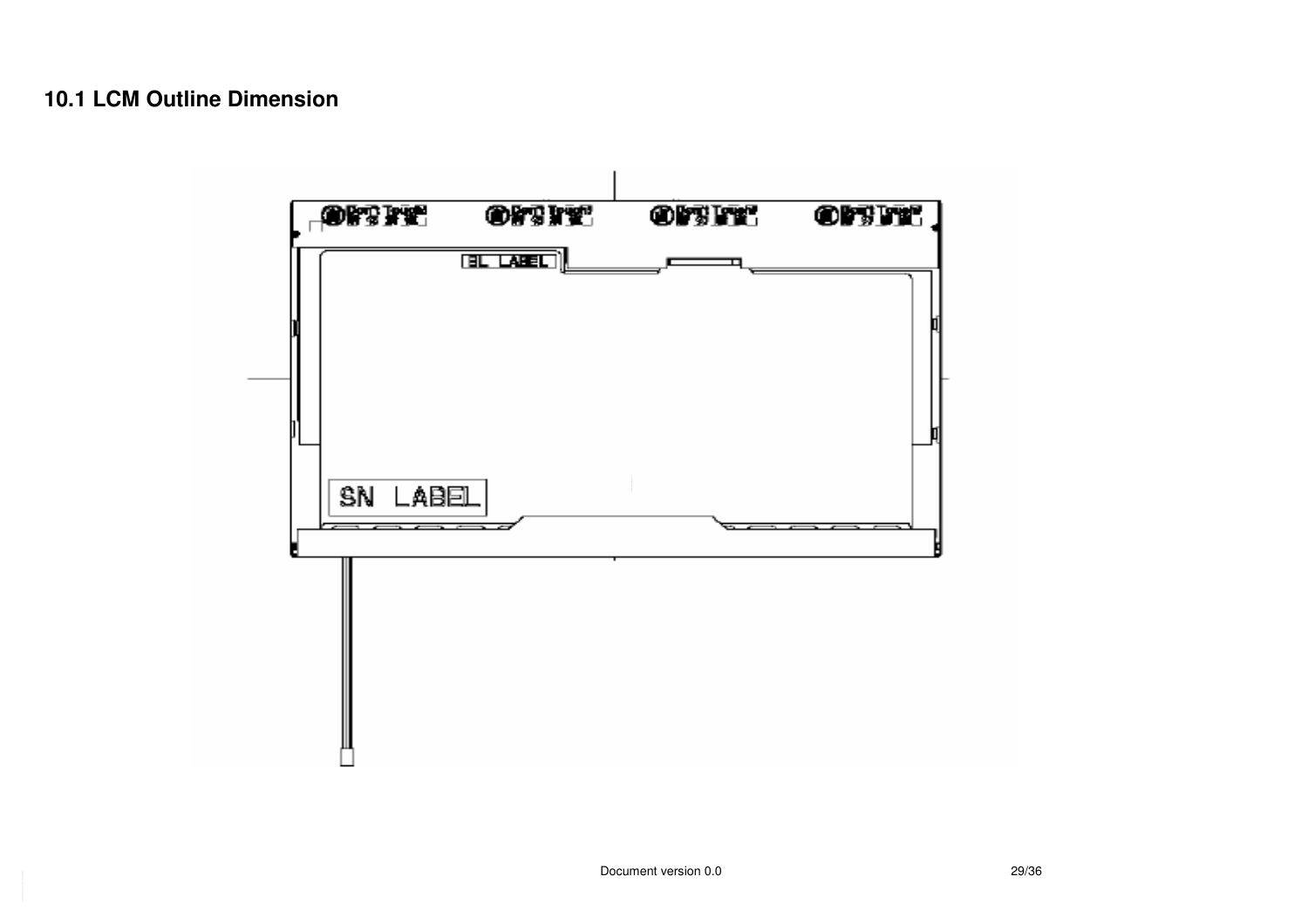## **10.2 Screw Hole Depth and Center Position**

Screw hole minimum depth, from side surface =2.3 mm (See drawing)

Screw hole center location, from front surface =  $3.7 \pm 0.2$ mm (See drawing) Screw Torque: Maximum 2.5 kgf-cm

![](_page_29_Figure_3.jpeg)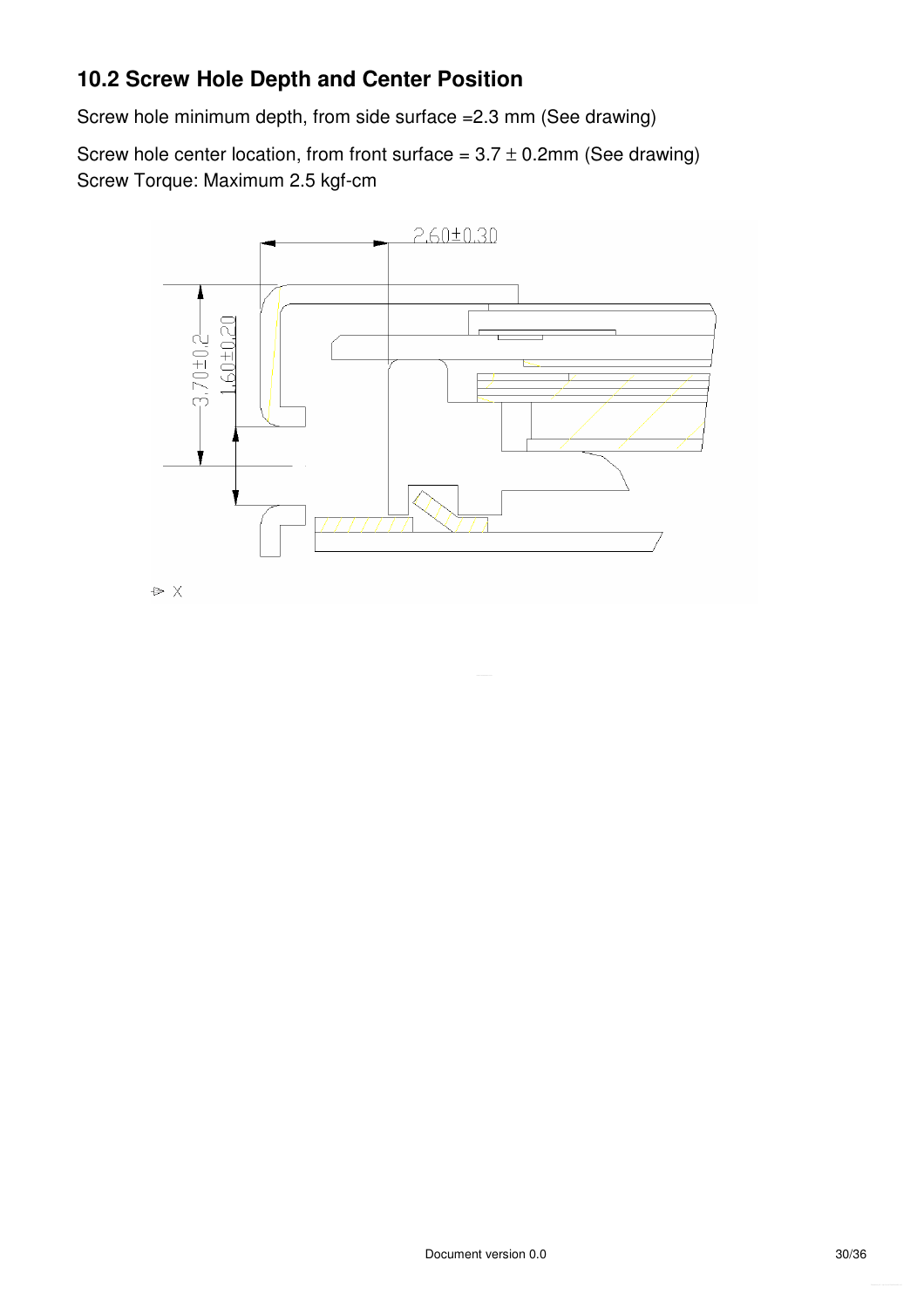# **11. Shipping and Package**

# **11.1 Shipping Label Format**

![](_page_30_Figure_2.jpeg)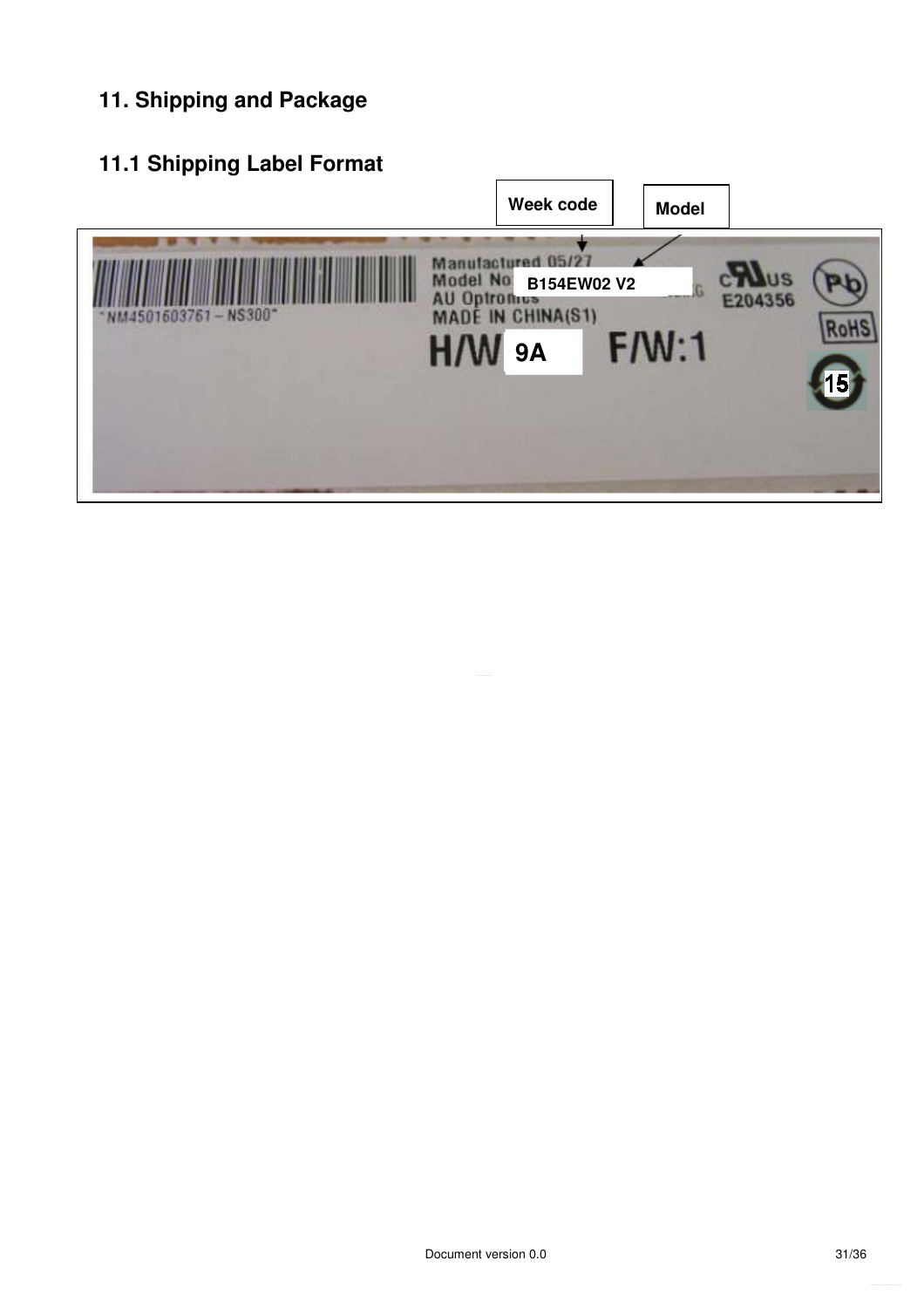# **11.2. Carton package**

The outside dimension of carton is 455 (L)mm x 380 (W)mm x 355 (H)mm

![](_page_31_Figure_2.jpeg)

# **11.3 Shipping package of palletizing sequence**

![](_page_31_Figure_4.jpeg)

Note: Limit of box palletizing = Max 3 layers(ship and stock conditions)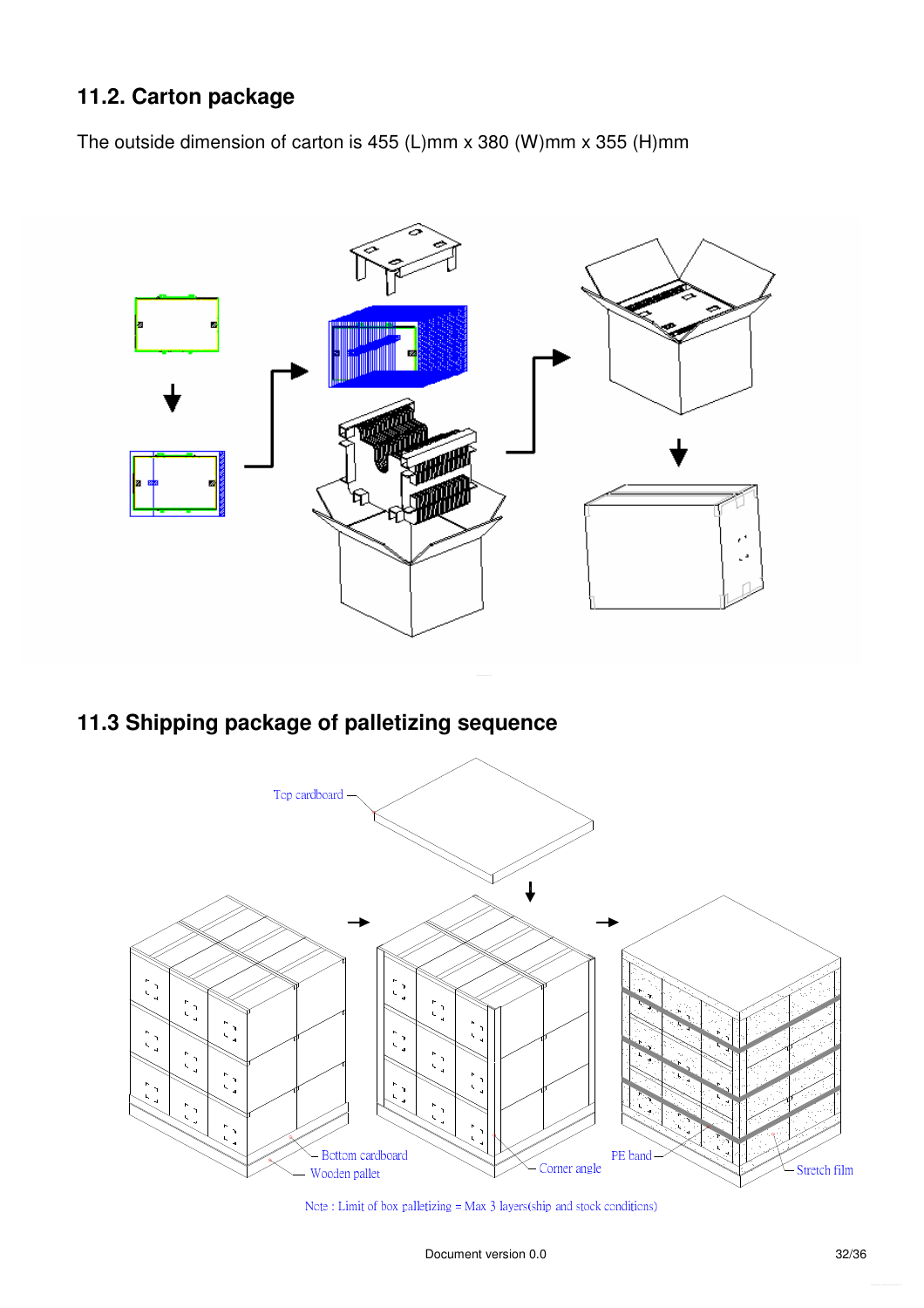# **12. Appendix: EDID description**

| <b>Address</b> | <b>FUNCTION</b>                | Value        | Value    | Value        | Note         |
|----------------|--------------------------------|--------------|----------|--------------|--------------|
| <b>HEX</b>     |                                | <b>HEX</b>   | BIN      | <b>DEC</b>   |              |
| 00             | Header                         | 60           | 00000000 | Ο.           |              |
| 01.            |                                | FF.          | 11111111 | 255          |              |
| 02             |                                | FF.          | 11111111 | 255          |              |
| 83.            |                                | FF           | 11111111 | 255          |              |
| 04             |                                | FF.          | 11111111 | 255          |              |
| 05.            |                                | FF           | 11111111 | 255          |              |
| 06.            |                                | <b>FF</b>    | 11111111 | 255          |              |
| 07             |                                | 00           | 00000000 | $\mathbf 0$  |              |
| 08             | EISA Manuf. Code LSB           | 06           | 00000110 | 6.           |              |
| 09.            | Compressed ASCII               | AF.          | 10101111 | 175          |              |
| ЩA.            | Product Oode                   | 74.          | 01110100 | 116          |              |
| 06.            | hex, LSB first                 | $20\,$       | 00100000 | 32.          |              |
| 00             | 32-bit ser #                   | 100          | 00000000 | $\mathbf 0$  |              |
| 0D.            |                                | <b>CIU</b>   | 00000000 | $\mathbf 0$  |              |
| Œ.             |                                | <b>DD</b>    | 00000000 | $\mathbf 0$  |              |
| ΦF             |                                | m            | 00000000 | $\mathbf 0$  |              |
| 10             | Week of manufacture            | $01$         | 00000001 | $\uparrow$   |              |
| 11             | Year of manufacture            | <b>OF</b>    | 00001111 | 15           |              |
| 12             | EDID Structure Ver.            | 01           | 00000001 | $\mathbb{1}$ |              |
| 13.            | EDID revision #                | D3           | 00000011 | 3.           |              |
|                | Video input def. (digital I/P, |              |          |              |              |
| 14.            | non-TMDS, CRGB)                | 80           | 10000000 | 126          |              |
|                | Max H Image size               |              |          |              |              |
| 15.            | (rounded to cm)                | 21.          | 00100001 | 33.          |              |
|                | Max V Image size (rounded      |              |          |              |              |
| 16.            | to em).                        | 15           | 00010101 | 21.          |              |
|                | <b>Display Gamma</b>           |              |          |              |              |
| 17             | (=(gamma*100)-100)             | 78           | 01111000 | 120          |              |
|                | Feature support (no DPMS,      |              |          |              |              |
| 18.            | Active OFF, RGB, tmg Bik#1)    | IDA:         | 00001010 | 10.          |              |
|                | Red/green low bits (Lower      |              |          |              |              |
| 19             | 2:2:2:2 bits)                  | 101          | 00011100 | 28.          |              |
|                | Blue/white low bits (Lower     |              |          |              |              |
| 14.            | $2:2:2:2$ bits)                | F5.          | 11110101 | 245          |              |
| 16.            | Red x (Upper 8 bits)           | 97           | 10010111 | 151          | Rx=0.590     |
| 10.            | Red y/ highER 8 bits           | 58           | 01011000 | 88.          | Ry-0.345     |
| 1D.            | Green x                        | $50^{\circ}$ | 01010000 | 80.          | $Gx = 0.315$ |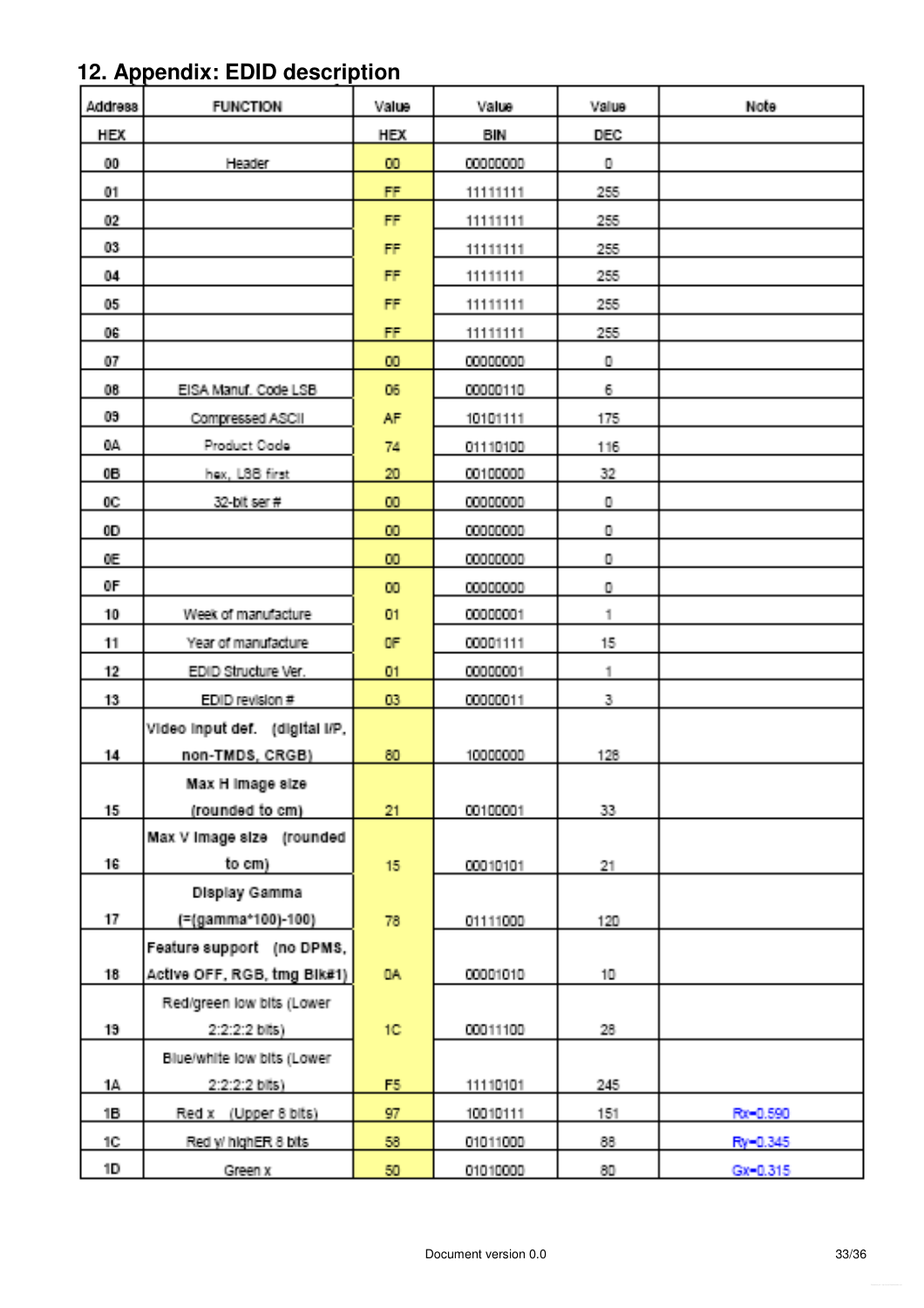| <b>1E</b>         | Green y                          | 8E.             | 10001110 | 142                     | Gy-0.555 |
|-------------------|----------------------------------|-----------------|----------|-------------------------|----------|
| <b>1F</b>         | Blue x                           | 27              | 00100111 | 39.                     | Bx=0.155 |
| 20                | Blue y                           | 27              | 00100111 | 39                      | By-0.155 |
| 21                | White x                          | 50              | 01010000 | 80                      | Wx-0.313 |
| 22                | White y                          | 54              | 01010100 | 84                      | Wy=0.329 |
| 23                | Established fiming 1             | $ 00\rangle$    | 00000000 | $\mathbf 0$             |          |
| 24                | Established fiming 2             | 00              | 00000000 | $\mathbf 0$             |          |
| 25                | Established filming 3            | <b>DD</b>       | 00000000 | 0                       |          |
| 26.               | Standard timing #1               | 01              | 00000001 | 1                       |          |
| $\boldsymbol{27}$ |                                  | 01              | 00000001 | 1                       |          |
| 28                | Standard timing #2               | 01              | 00000001 | 1                       |          |
| 29                |                                  | 01              | 00000001 | 1                       |          |
| 24                | Standard fiming #3               | 01              | 00000001 | 1                       |          |
| 28                |                                  | 01              | 00000001 | 1                       |          |
| 201               | Standard fiming #4               | 01              | 00000001 | 1                       |          |
| 20                |                                  | 01              | 00000001 | 1                       |          |
| Æ                 | Standard fiming #5               | 01              | 00000001 | 1                       |          |
| 2F                |                                  | 01              | 00000001 | 1                       |          |
| 30                | Standard timing #6               | 01              | 00000001 | 1                       |          |
| 31                |                                  | 01              | 00000001 | 1                       |          |
| 32                | Standard fiming #7               | 01              | 00000001 | 1                       |          |
| 33                |                                  | 01              | 00000001 | $\mathring{\mathbb{1}}$ |          |
| 34                | Standard fiming #8               | O1              | 00000001 | 1                       |          |
| 35.               |                                  | 01              | 00000001 | 1                       |          |
| 36.               | Pixel Clock/10000 LSB            | C7              | 11000111 | 199                     |          |
| 37                | Pixel Clock/10000 USB            | 18              | 00011011 | $27\,$                  |          |
| 38.               | Horz active Lower Sbits          | 00 <sub>1</sub> | 00000000 | $\mathbf 0$             |          |
| 39.               | Horz blanking Lower 8bits        | AD              | 10100000 | 160                     |          |
|                   | HorzAct:HorzBink<br><b>Upper</b> |                 |          |                         |          |
| 34.               | 4:4 bits                         | 50              | 01010000 | 80.                     |          |
| 38                | Vertical Active Lower 8bits      | $20\,$          | 00100000 | 32                      |          |
| $30^\circ$        | Vertical Blanking Lower 8bits    | 17 <sub>l</sub> | 00010111 | $23\,$                  |          |
|                   | Vert Act : Vertical Blanking     |                 |          |                         |          |
| 30                | (upper $4:4$ bit)                | 30              | 00110000 | 48.                     |          |
| 3E.               | HorzSync. Offset                 | 30              | 00110000 | 48.                     |          |
| $\mathbb{Z}^n$    | HorzSync.Width                   | 20              | 00100000 | 32                      |          |
|                   | VertSync.Offset:                 |                 |          |                         |          |
| 40                | VertSync.Width                   | 36.             | 00110110 | 54                      |          |
|                   | Horz‖ Sync Offset/Width          |                 |          |                         |          |
| 41.               | Upper 2bits                      | 00              | 00000000 | Ü                       |          |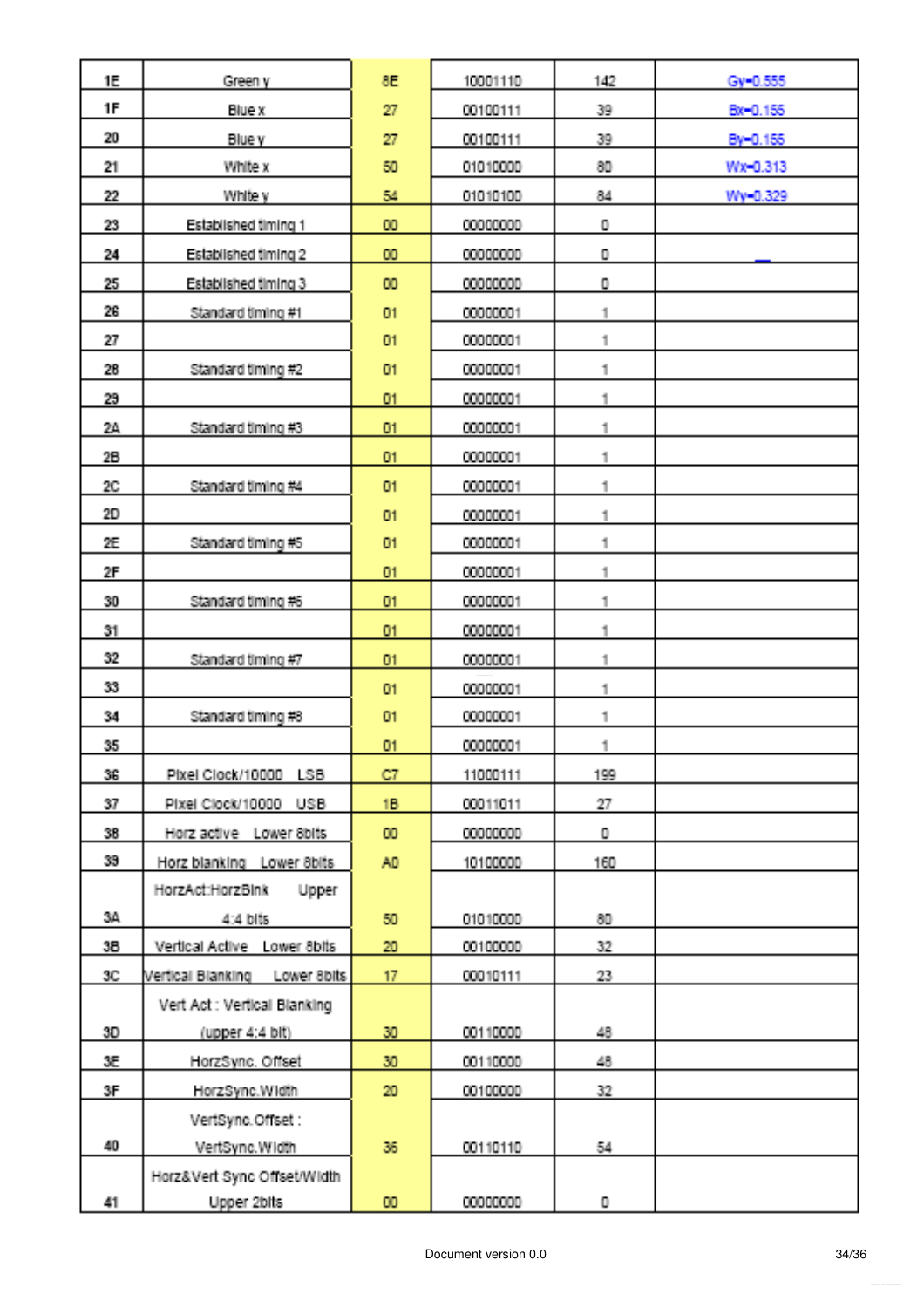|                 | Horizontal Image Stze Lower       |                 |          |             |    |
|-----------------|-----------------------------------|-----------------|----------|-------------|----|
| 42              | Sbills.                           | 48              | 01001011 | 75.         |    |
| 43              | Vertical Image Size Lower 8bits   | <b>CF</b>       | 11001111 | 207         |    |
|                 | Horizontal & Vertical Image Size  |                 |          |             |    |
| 44              | (upper 4:4 bits)                  | 10              | 00010000 | 16          |    |
|                 | Horizontal Border (zero for       |                 |          |             |    |
| 45.             | Internal LCD)                     | <b>CO</b>       | 00000000 | 0.          |    |
|                 | Vertical Border (zero for         |                 |          |             |    |
| 46              | Internal LCD)                     | 00              | 00000000 | $\mathbf 0$ |    |
|                 | Signal (non-intr, norm, no stero, |                 |          |             |    |
| 47              | sep sync, neg pol)                | 18              | 00011000 | 24          |    |
| 48              | Detailed timing/monitor           | 00              | 00000000 | $\mathbf 0$ |    |
| 49              | descriptor #2                     | 50              | 00000000 | 0           |    |
| 44.             |                                   | 00              | 00000000 | $\mathbf 0$ |    |
| 46.             |                                   | OF              | 00001111 | 15.         |    |
| 40.             |                                   | 00              | 00000000 | $\mathbf 0$ |    |
| 40              |                                   | 00              | 00000000 | $\mathbf 0$ |    |
| 4E              |                                   | 00              | 00000000 | $\mathbf 0$ |    |
| 4F              |                                   | 00              | 00000000 | $\mathbf 0$ |    |
| 50 <sub>1</sub> |                                   | <b>CO</b>       | 00000000 | $\mathbf 0$ |    |
| 51              |                                   | 00              | 00000000 | $\mathbf 0$ |    |
| 52              |                                   | $\mathbf{m}$    | 00000000 | $\mathbf 0$ |    |
| 53              |                                   | 00              | 00000000 | $\mathbf 0$ |    |
| 54.             |                                   | 60              | 00000000 | 0           |    |
| 55.             |                                   | <b>DO</b>       | 00000000 | $\mathbf 0$ |    |
| 56.             |                                   | 100             | 00000000 | 0           |    |
| 57              |                                   | 100             | 00000000 | 0           |    |
| 58.             |                                   | <b>CO</b>       | 00000000 | $\mathbf 0$ |    |
| 59.             |                                   | 20              | 00100000 | 32          |    |
| $5\hbar$        | Detailed timing/monitor           | 100             | 00000000 | 0           |    |
| 56.             | descriptor #3                     | m               | 00000000 | 0           |    |
| $50^\circ$      |                                   | 00 <sub>1</sub> | 00000000 | $\mathbf 0$ |    |
| 50.             |                                   | FE.             | 11111110 | 254         |    |
| SE.             |                                   | 100             | 00000000 | U.          |    |
| 5F.             | Manufacture                       | 41              | 01000001 | 65.         | A. |
| 60              | Manufacture                       | 55              | 01010101 | 85.         | U. |
| 61              | Manufacture                       | Æ.              | 01001111 | 79.         | Ο. |
| 62.             |                                   | <b>OA</b>       | 00001010 | 10.         |    |
| 63.             |                                   | $20\,$          | 00100000 | 32          |    |
| 64.             |                                   | $20\,$          | 00100000 | 32.         |    |